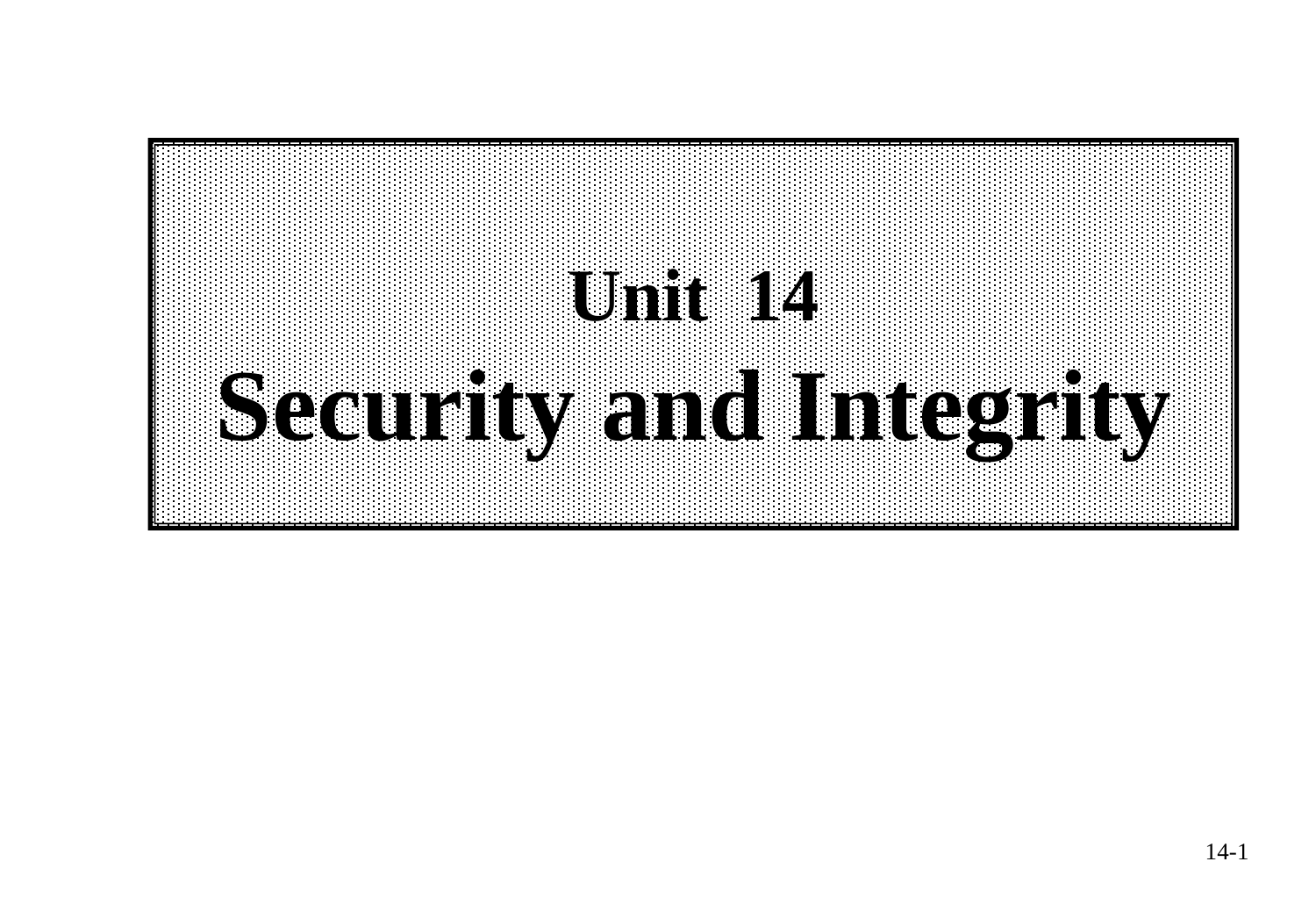#### **Contents**

- 14.1 Introduction
- $\Box$  14.2 Security
- $\Box$  14.3 Integrity
- 14.4 Security and Integrity in INGRES
- 14.5 Security in Statistical Databases
- 14.6 Data Encryption

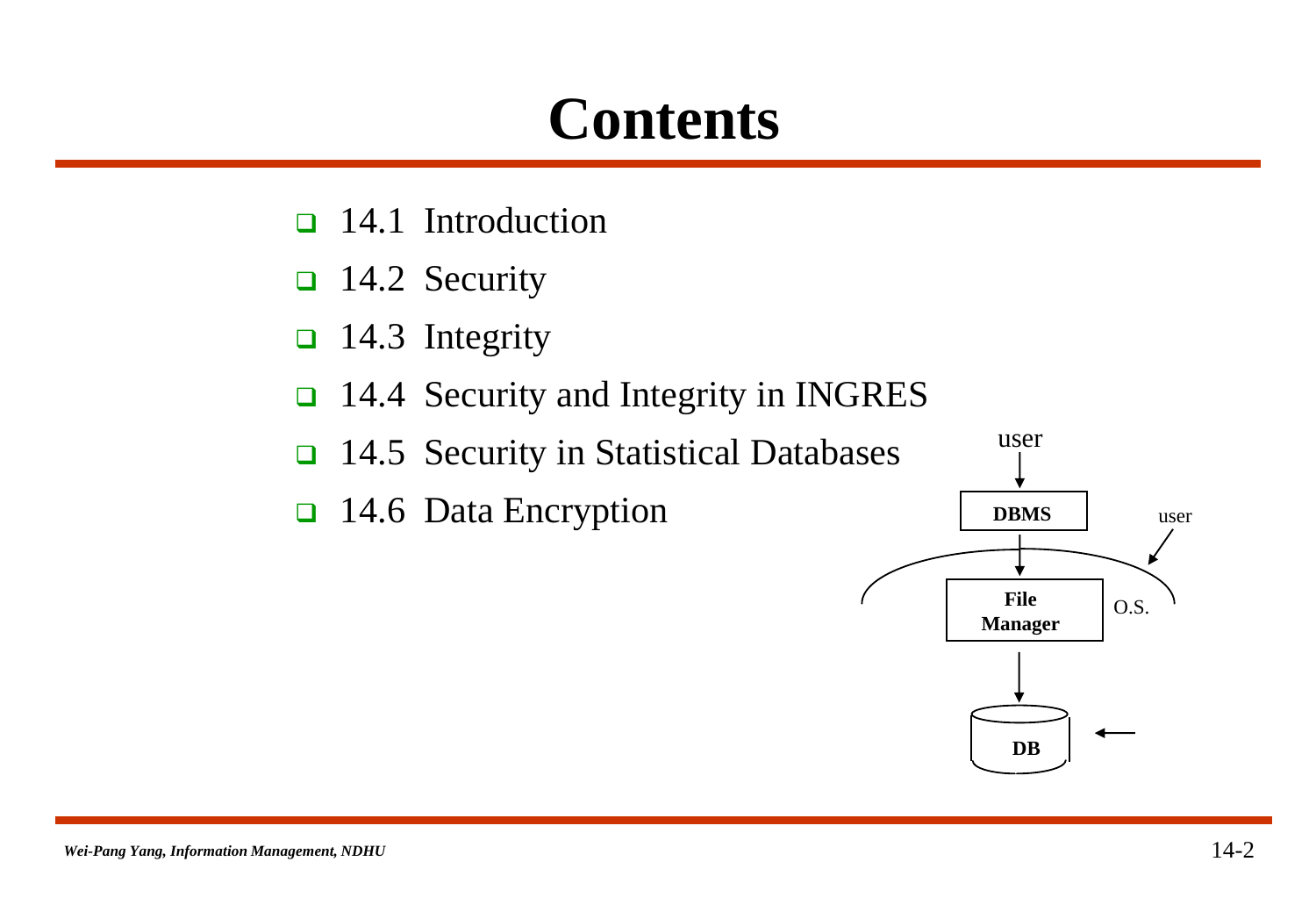### **14.1 Introduction**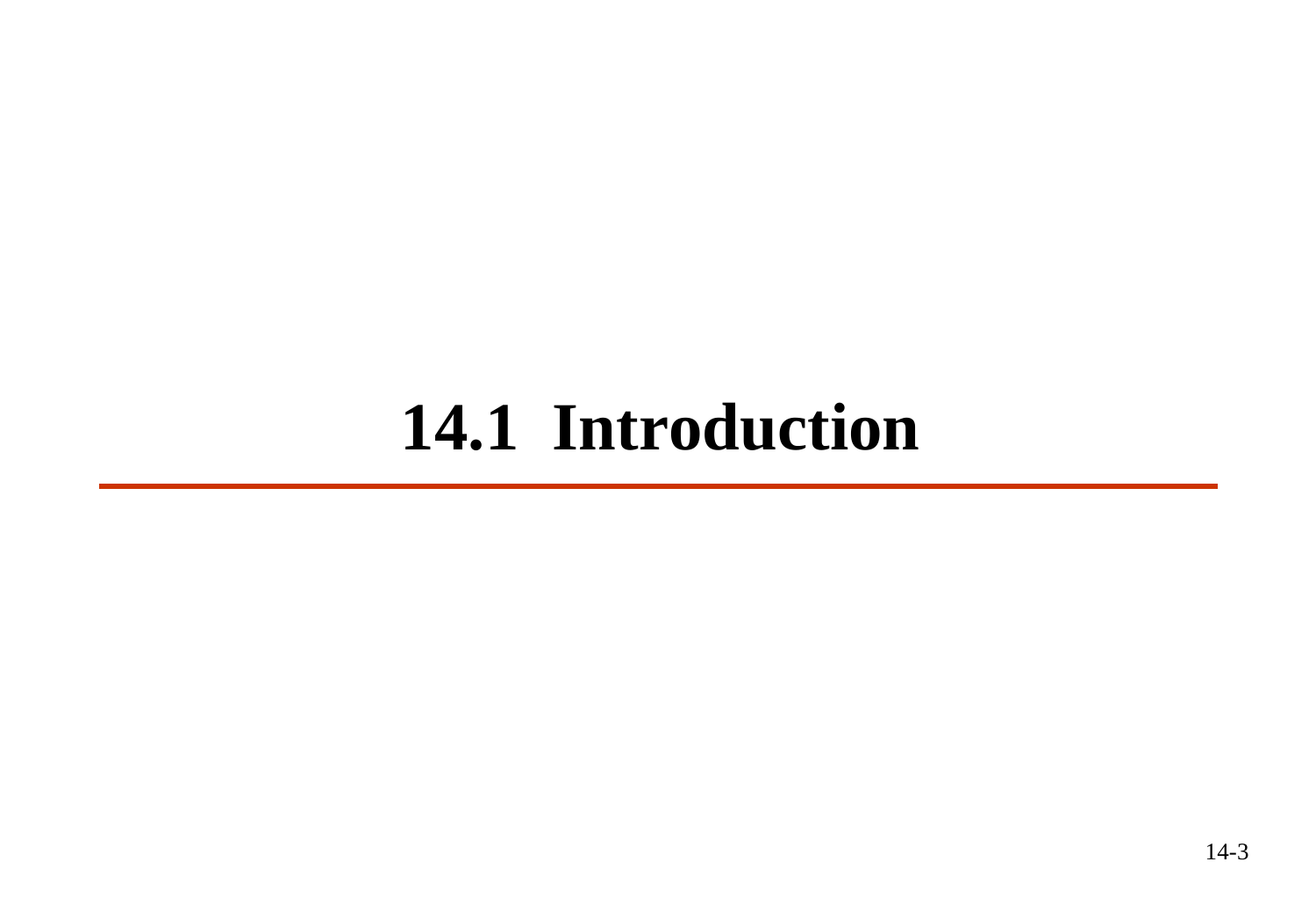### **Security and Integrity**

- Objective
	- **Security**: protect data against unauthorized disclosure, alteration, or destruction.
	- **Integrity**: ensure data valid or accurate.
- **Problem** 
	- **Security**: allowed or not ?
	- **Integrity**: correct or not?
- **Similarity between Security and Integrity** 
	- the system needs to be aware of certain **constraints** that the users must not violate.
	- **constraints** must be specified (by DBA) in some **languages**.
	- **constraints** must be maintained in the **system catalog** (or dictionary).
	- **DBMS** must monitor user interactions.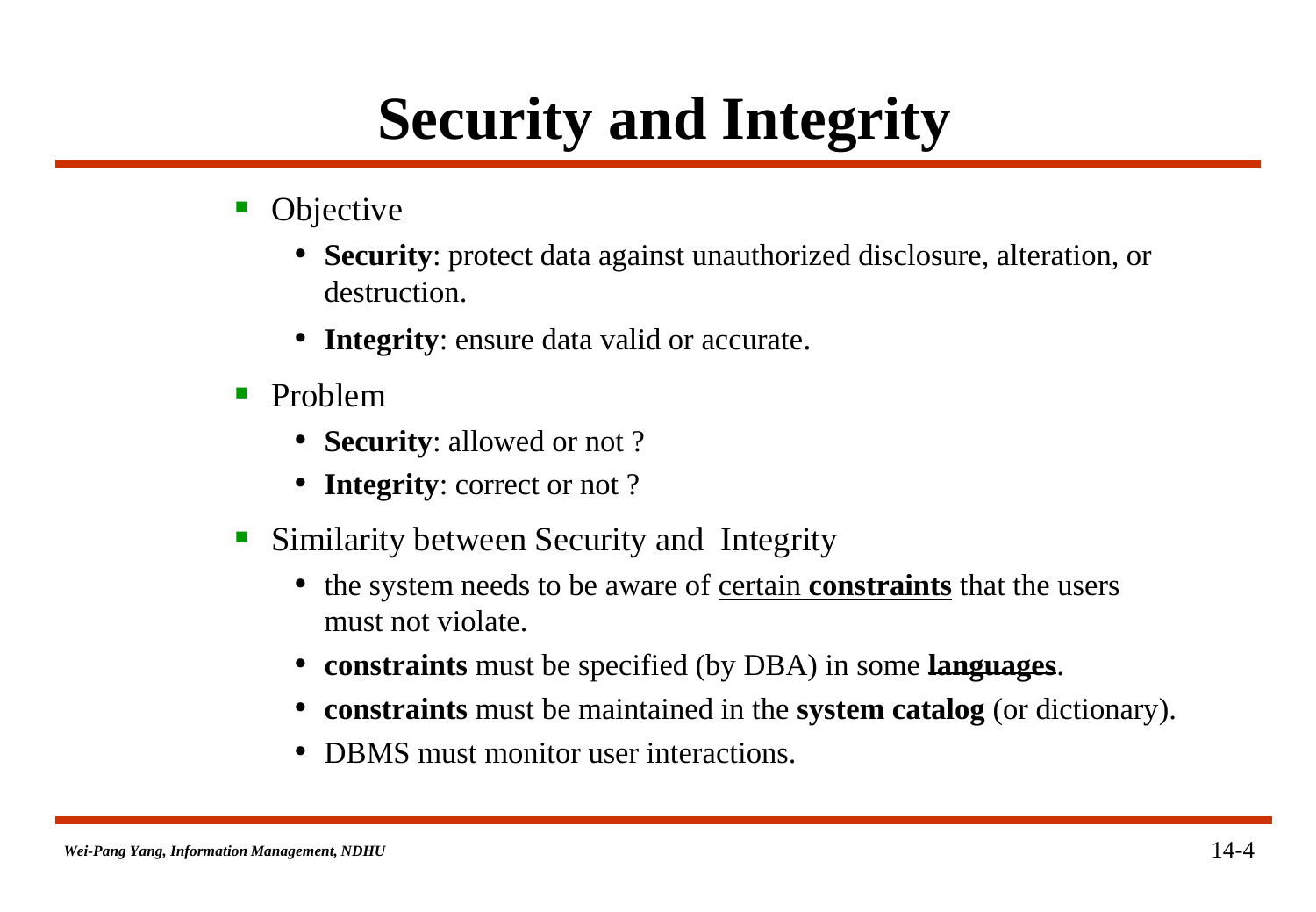### **14.2 Security**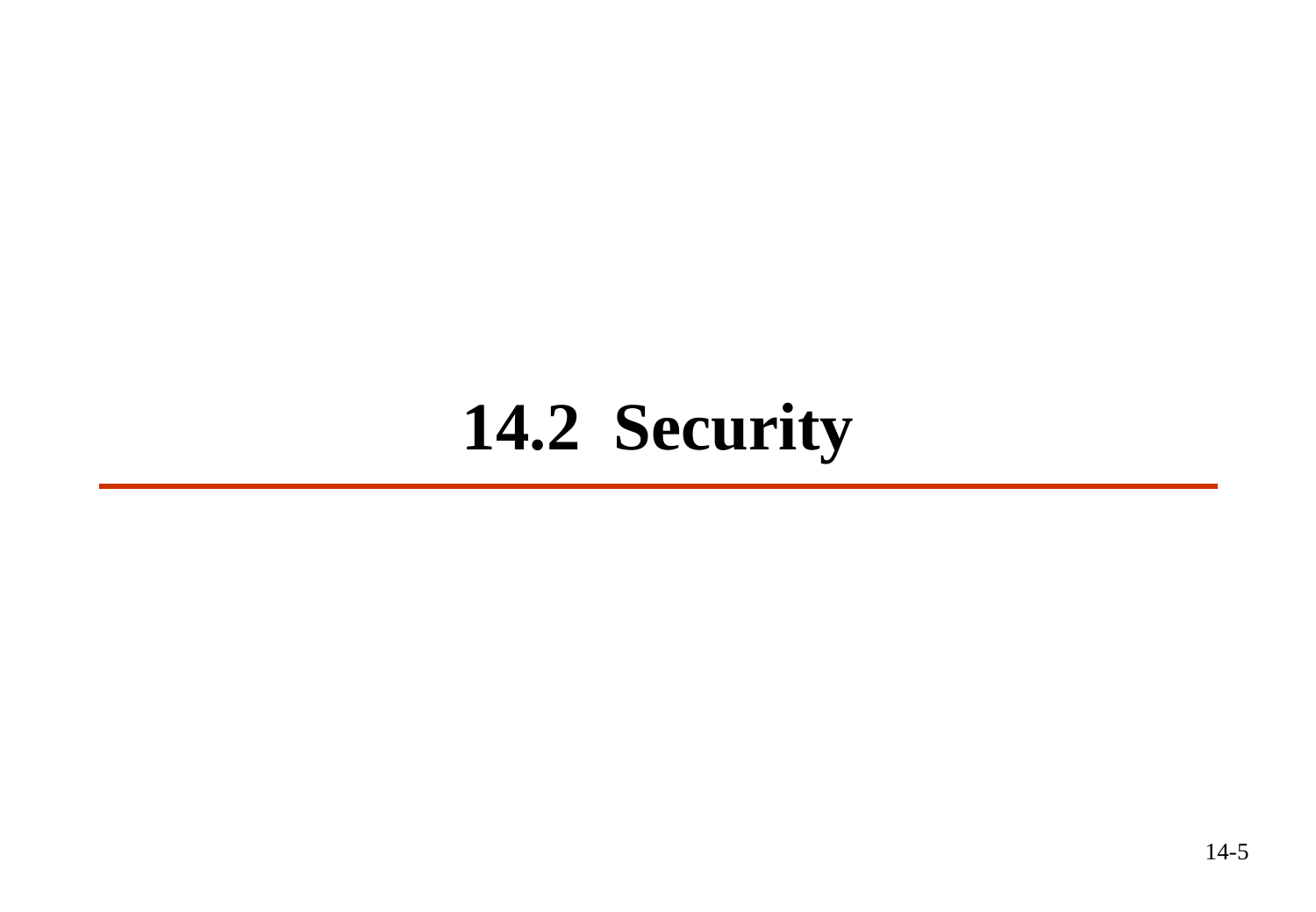#### **General Considerations**

#### **Aspects of the security problem:**

- Legal, social, ethical
- Physical control
- O.S. security
- **DBMS**

#### **The unit of data for security purpose**

- an entire database
- a relation
- a specific row-and-column data
- **Access Control Matrix**
	- A given user typically have different access rights on different objects.
	- Different users may have different access rights on the same object.
	- Access right on object: read, write, owner, ...

|         | S.S# S.Status   S.   P SP |  |  |
|---------|---------------------------|--|--|
| Charley |                           |  |  |
|         |                           |  |  |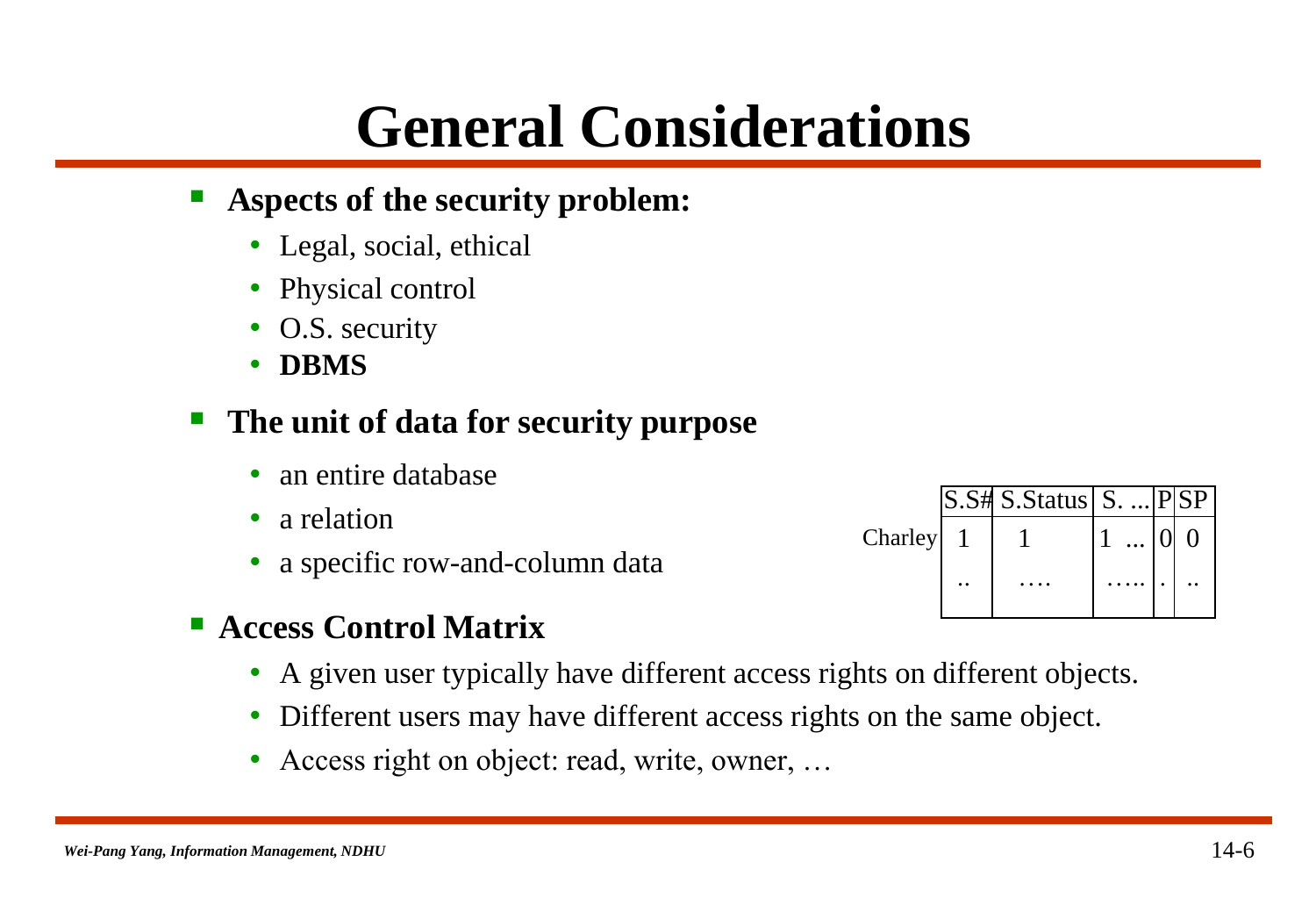### **Security on SQL: View Mechanism**

- Two features
	- View mechanism: hide sensitive data.
	- Authorization subsystem: specify access right.



#### **View Mechanism**

**<e.g.1>** For a user permitted access only supplier records located in Paris : CREATE VIEW PARIS\_SUPPLIERS AS SELECT S#, SNAME, STATUS, CITY FROM S WHERE city = 'Paris';  $\sqrt{\frac{2}{\pi}}$  /\*value dependent\*/

• Users of this view see a horizontal subset, similar views can be created for vertical subset or row-and-column subset.

**<e.g.2>** For a user permitted access to catalog entries for tables created by that user:

```
CREATE VIEW MY_TABLES
AS SELECT *
  FROM SYSTABLE
  WHERE CREATOR = USER; /*context dependent*/
```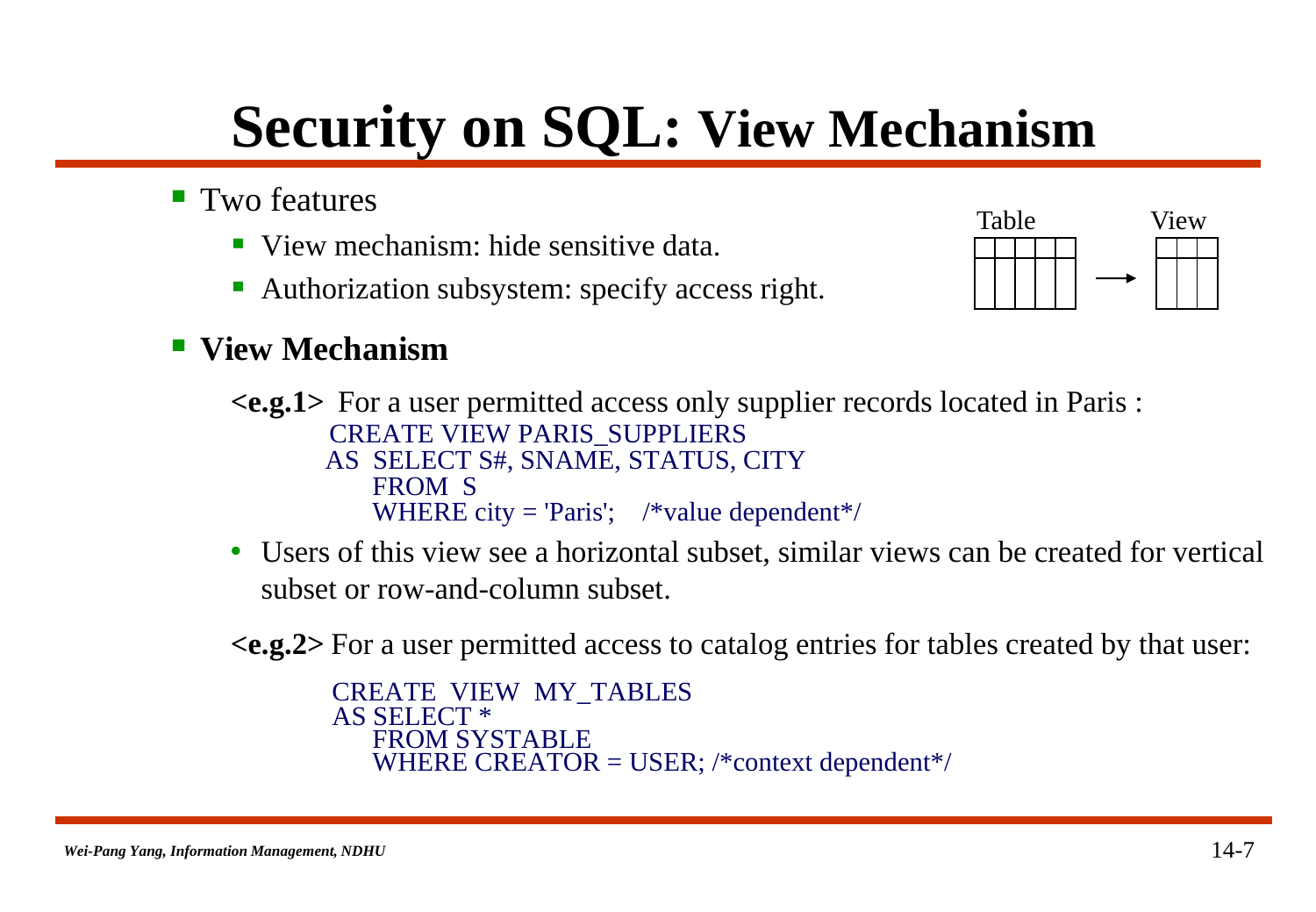#### **Security on SQL** (cont.)

**<e.g.3>** For a user permitted access to average shipment quantities per supplier, but not to any individual quantities :

> CREATE VIEW AVQ ( S#, AVGQTY ) AS SELECT S# , AVG(QTY) FROM SP GROUP BY S#; /\*statistical summary\*/

#### • **Advantages of view mechanism**

- Provide security for free.
- many authorization checks can be applied at compile time.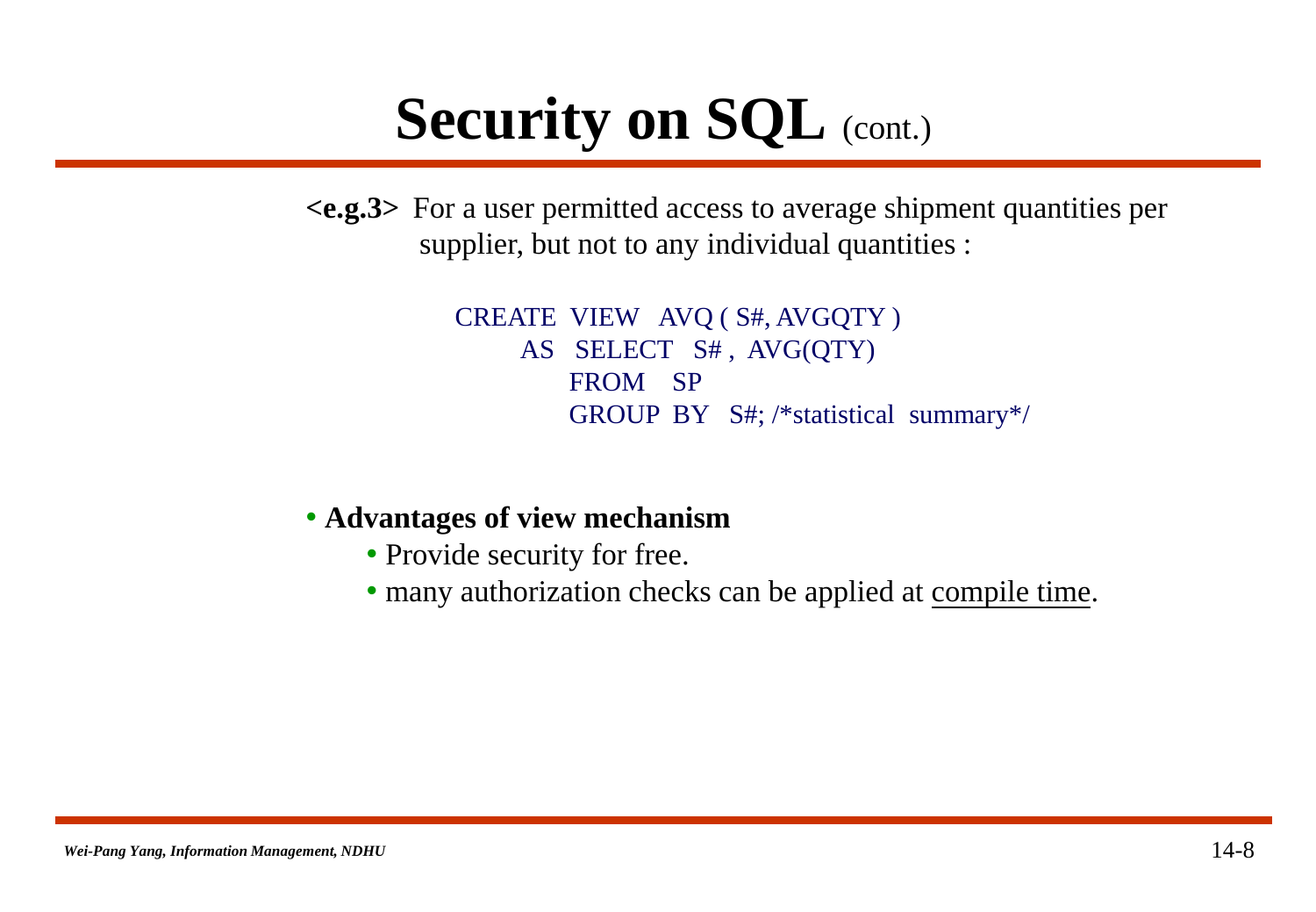### **Security on SQL: Authorization Subsystem**

#### **In DB2, the installation procedure**

- specify a privilege user as the system administrator.
- the system administrator is given a special authority SYSADM, means the holder can perform every operation the system support.
- the system administrator grant rights to other user.
- use access control matrix

#### • **<e.g.1> [GRANT]**

GRANT SELECT ON TABLE S TO CHARLEY; GRANT SELECT, UPDATE ( STATUS, CITY ) ON TABLE S TO JUDY, JACK, JOHN; GRANT ALL ON TABLE S, P, SP TO FRED, MARY; GRANT SELECT ON TABLE P TO PUBLIC; GRANT INDEX ON TABLE S TO PHIL;

#### • **<e.g.2> [REVOKE]**

REVOKE SELECT ON TABLE S FROM CHARLEY; REVOKE UPDATE ON TABLE S FROM JOHN; REVOKE INSERT, DELETE ON TABLE SP FROM NANCY, JACK; REVOKE ALL ON TABLE S, P, SP FROM SAM

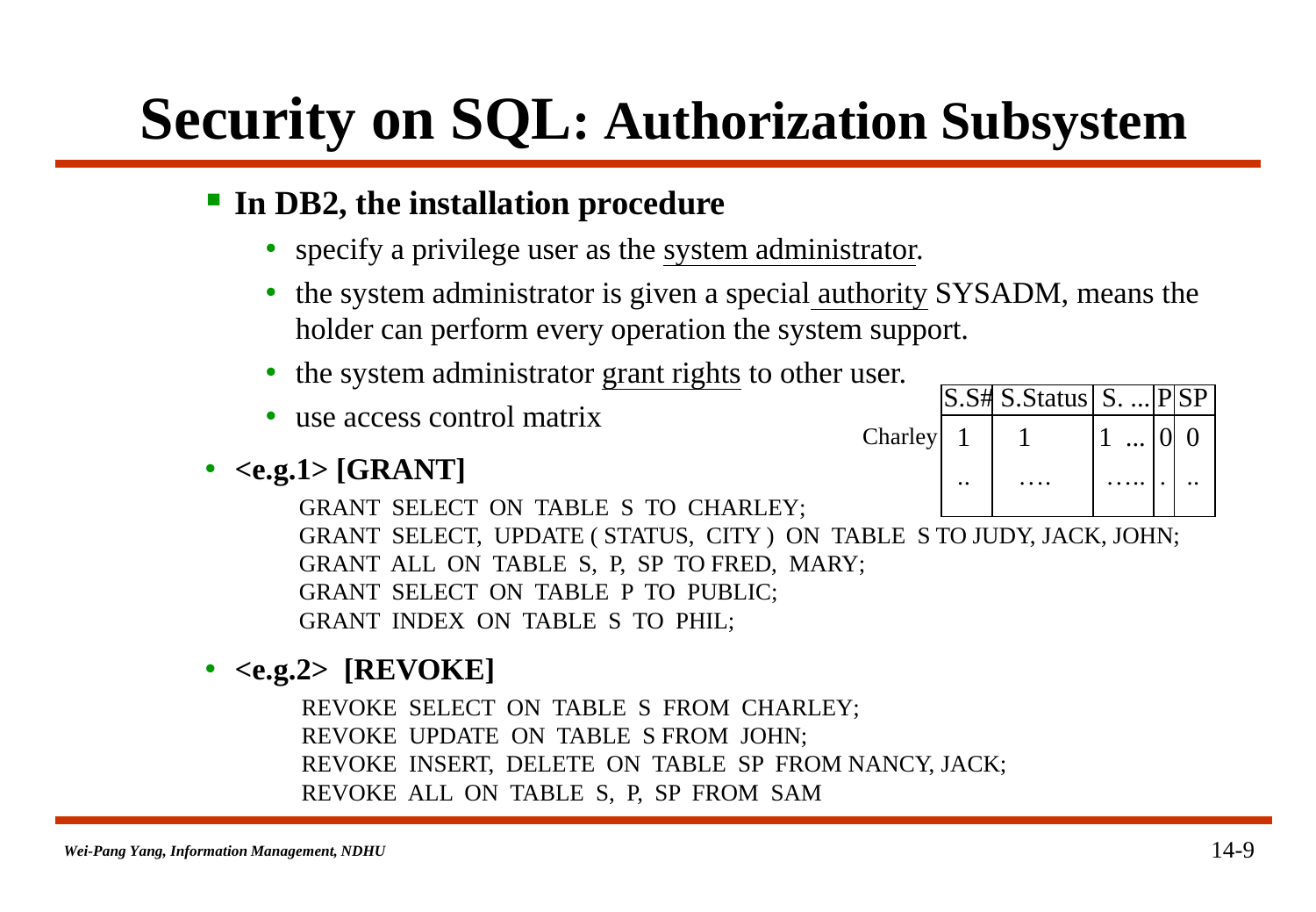### **Security on SQL: Authorization Subsystem**

#### • **The rights that apply to tables (both base tables and views):**

- SELECT
- UPDATE: can specify column
- DELETE
- INSERT

#### • **The rights that apply to base tables only**

- ALTER: right to execute ALTER TABLE
- INDEX: right to execute CREATE INDEX

#### • The GRANT **option**

User U1: GRANT SELECT ON TABLE S TO U2 WITH GRANT OPTION; User U2: GRANT SELECT ON TABLE S TO U3 WITH GRANT OPTION; User U3: GRANT SELECT ON TABLE S TO U4 WITH GRANT OPTION;

#### • The **REVOKE** will cascade

User U1: REVOKE SELECT ON TABLE S FROM U2;

• U3, U4, are revoked automatically!

#### • **Authorization** can be queried (recorded in system catalog).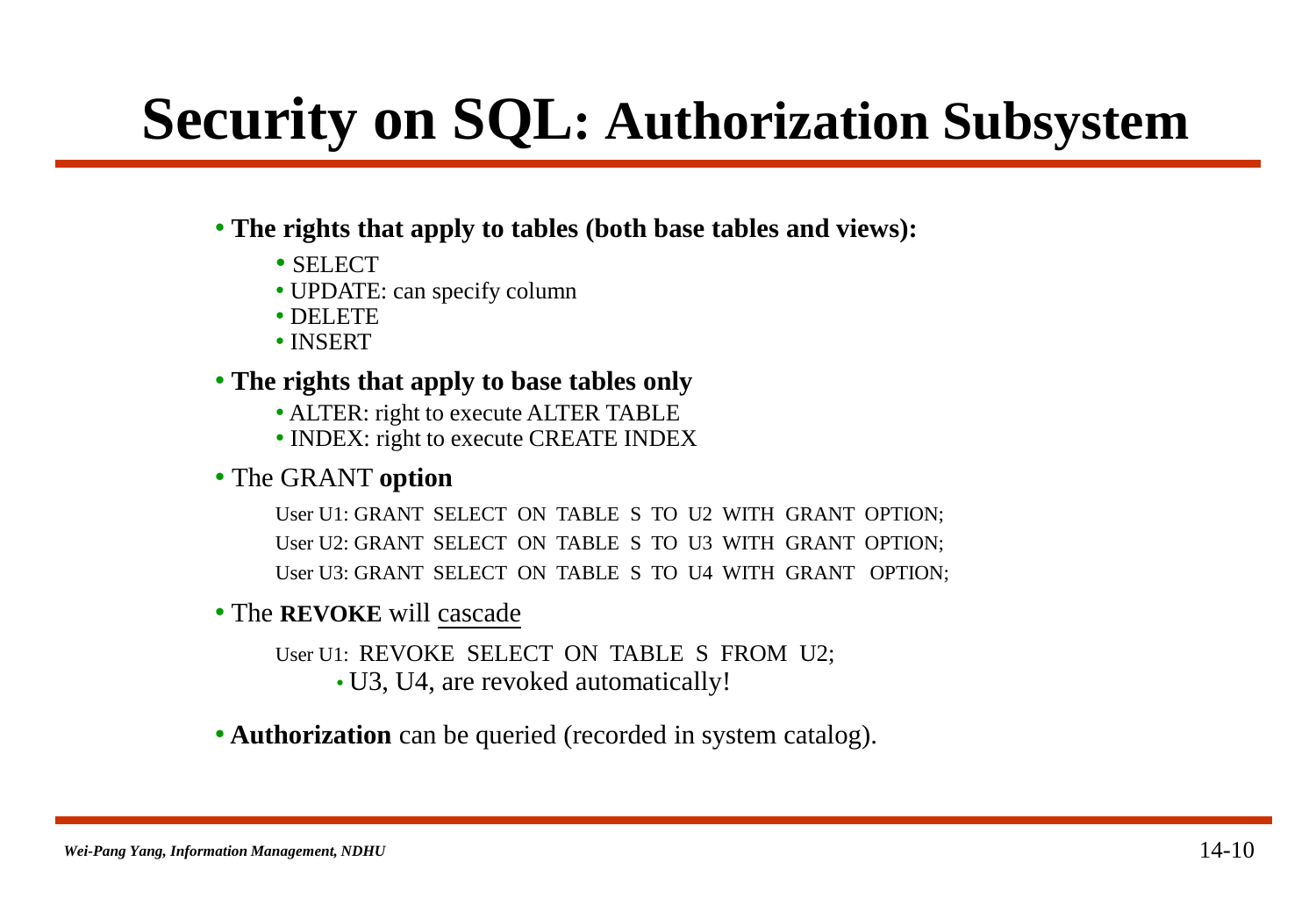#### **Aspects of Security**

#### **Other Aspects of Security**

- The total system should be secure.
- Not to assume the security system is perfect
	- Audit Trail: keep track of all operations' information.

 $\langle e.g. \rangle$  terminal, user, date, time, ...

- [Statistical Databases: 14.5](#page-25-0)
- [Data Encryption: 14.6](#page-40-0)
- Access Control Schemes (papers)

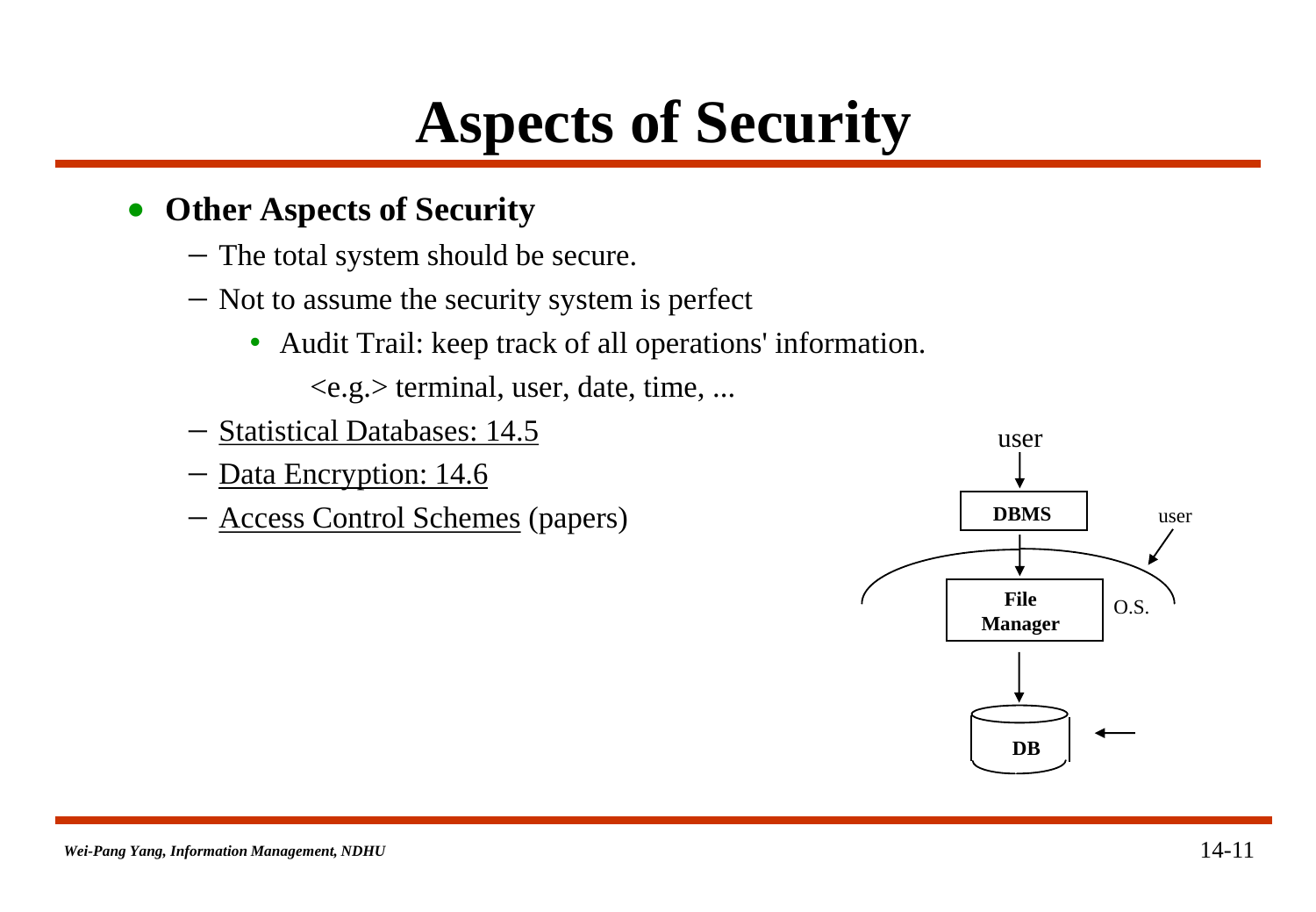### **14.3 Integrity**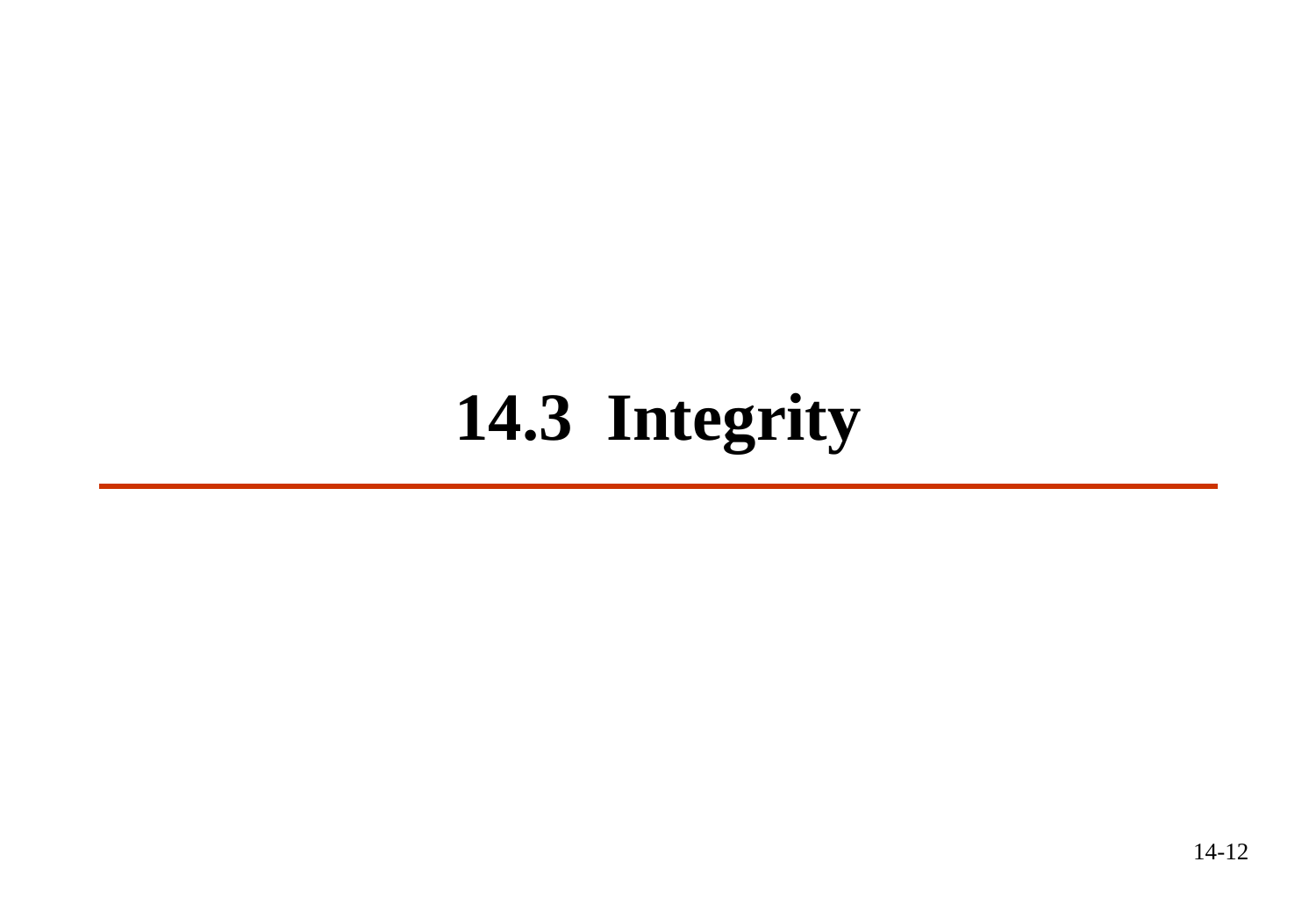### **General Considerations of Integrity**

- **"Integrity"** refers to accuracy or correctness.
- Most of **integrity checking** today is still done by user-written procedure.
- It is preferable to specify **integrity constraints** in declarative fashion and have the system to do the check.
- Integrity constraint can be regarded as a condition that all correct states of the database required to satisfy.

 $\langle e.g. \rangle$  FORALL SX (SX.STATUS  $> 0$ )

**If an integrity constraint is violated, either** 

<1> Reject, or

CREATE INTEGRITY RULE **R1** ON INSERT S.STATUS, UPDATE S.STATUS; CHECK FORALL  $S(S \cdot STATUS > 0)$ ELSE REJECT;

<2> Perform **compensating action** to ensure the correctness.

• Language for specifying integrity constraints should include

<1> the ability to specify arbitrary **conditions**.

<2> the ability to specify **compensating actions**.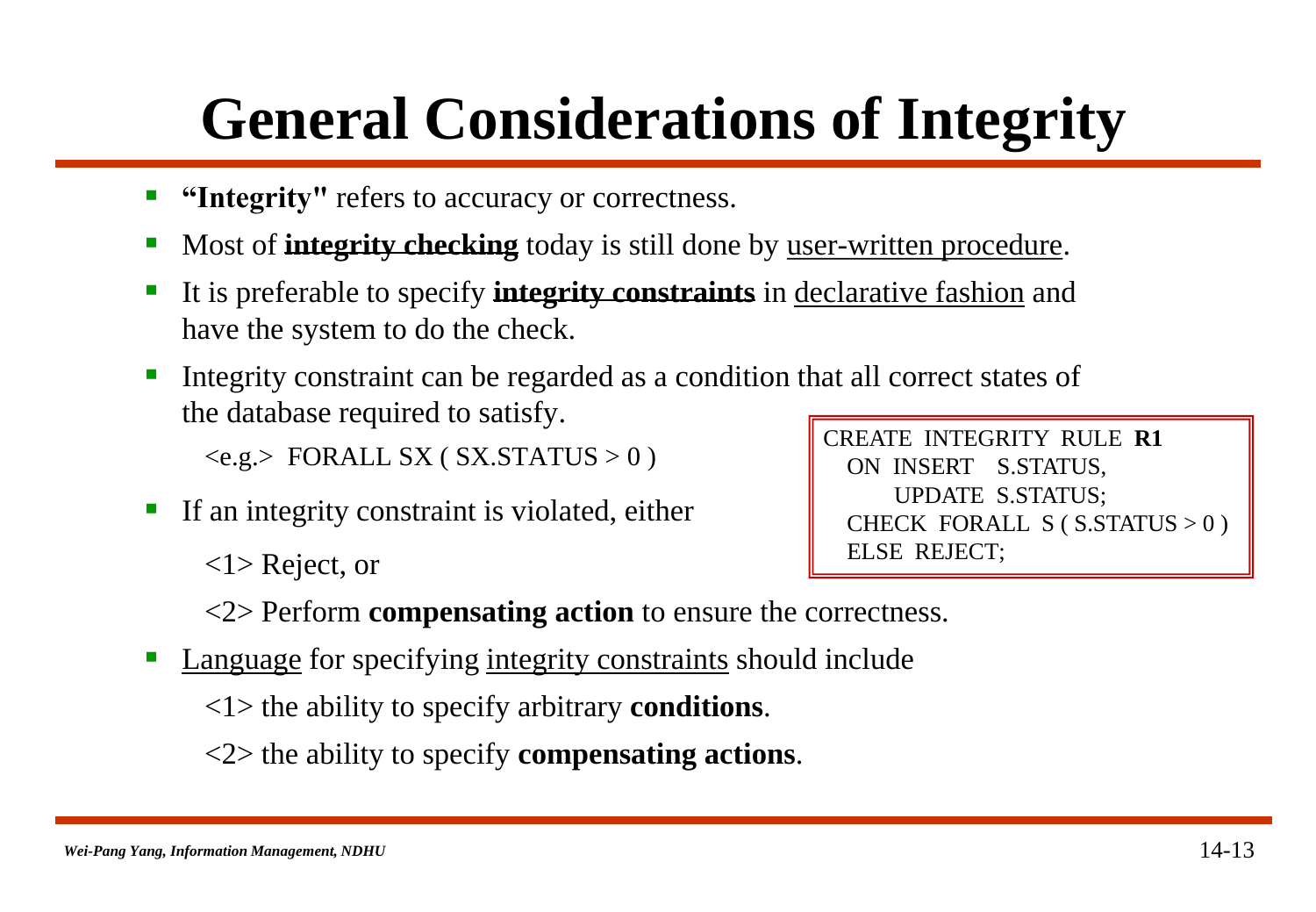### **Types of Integrity Constraints**

Domain Constraints

values of an attribute are required to belong to a pool of legal values (domain).  $\langle e.g. \rangle$  S.STATUS  $> 0$  $SP.$ QTY  $>0$ 

Primary and Foreign key constraints

 $\langle e.g. \rangle$  S.S# must be unique SP.S# must be contained in S.S#.

• FD, MVD, JD

 $\langle e.g. \rangle$  S.S#  $\Rightarrow$  S.CITY  $\bigtriangledown$  SX  $\bigtriangledown$  SY ( IF SX.S# = SY.S# THEN SX.CITY = SY.CITY )

Format Constraints

<e.g.> ID number: A999999999

 Range Constraints  $\langle e.g. \rangle$  SALARY in (  $10,000 \sim 100,000$  ).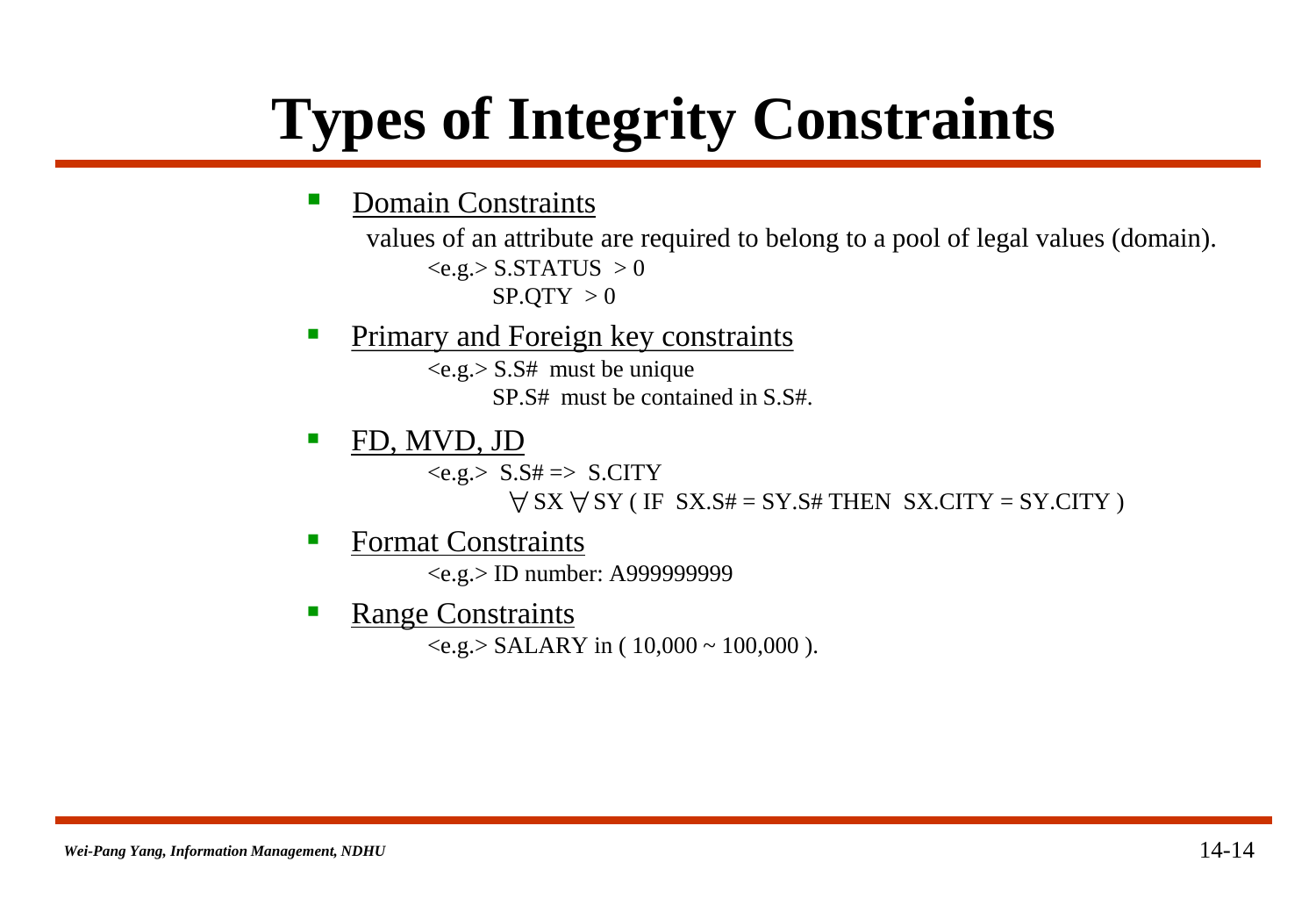### **A Hypothetical Integrity Language**

Two statements

<1> CREATE INTEGRITY RULE <2> DROP INTEGRITY RULE

 $\leq$  <e.g.1> STATUS values must be positive:

CREATE INTEGRITY RULE **R1** ON INSERT S.STATUS, UPDATE S.STATUS; CHECK FORALL  $S(S \cdot STATUS > 0)$ ELSE REJECT;

- Rule name: R1.

- Checking times: ON INSERT S.STATUS, UPDATE S.STATUS.
- Constraint: FORALL S ( S.STATUS > 0 )
- Violation Response: REJECT.

**Default** 

CREATE INTEGRITY RULE **R1** CHECK  $S.\text{STATUS} > 0$ ;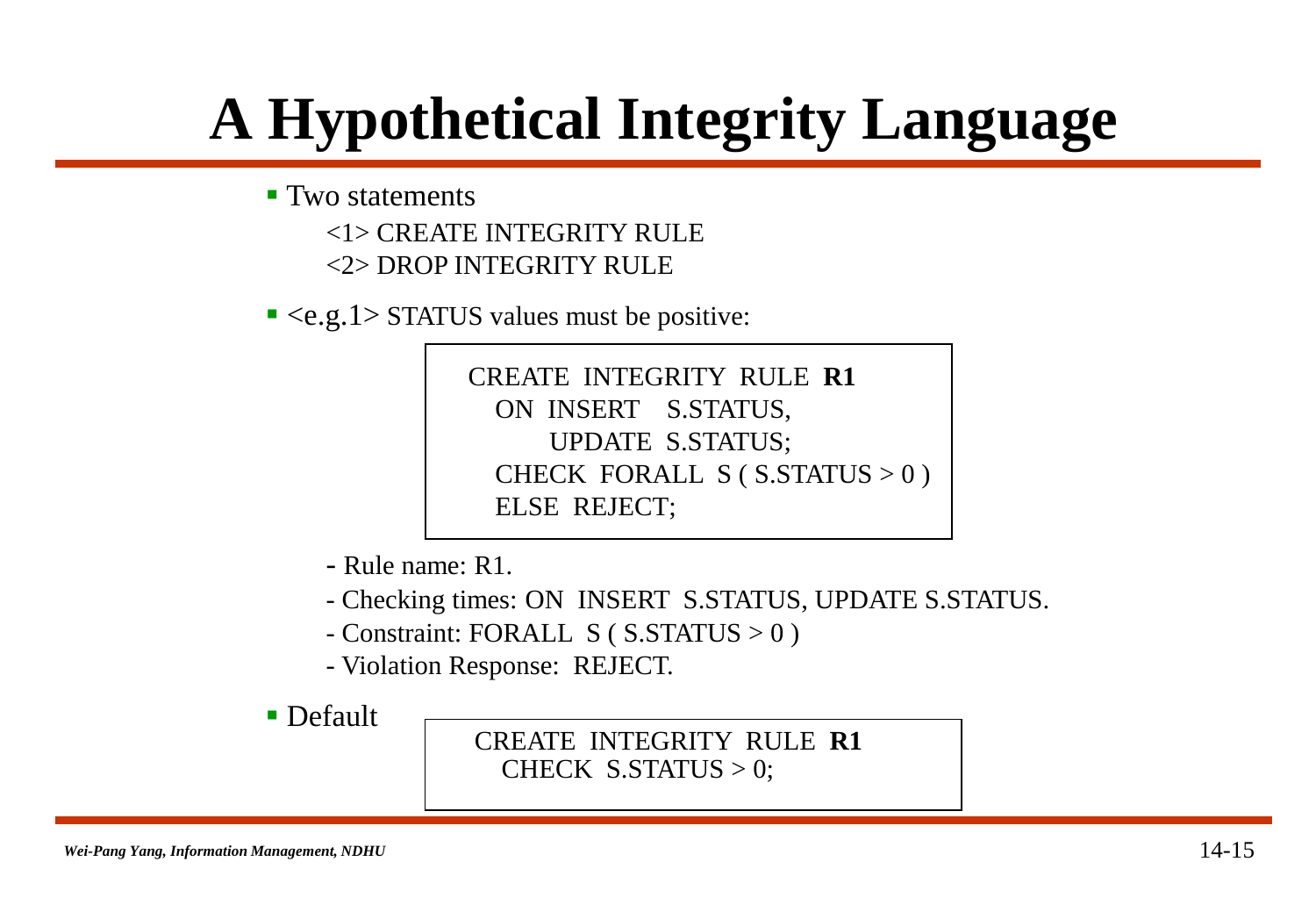- When a CREATE INTEGRITY RULE statement is executed:
	- (1) the system check if the current database state satisfied the specified constraint,

 $YES \Rightarrow accept the rule$ 

 $NO \Rightarrow$  reject the rule

(2) the accepted rule is saved in **system catalog**,

(3) DBMS monitor all operations at the specified checking times.

• The integrity rule can be dropped

DROP INTEGRITY RULE **R1**;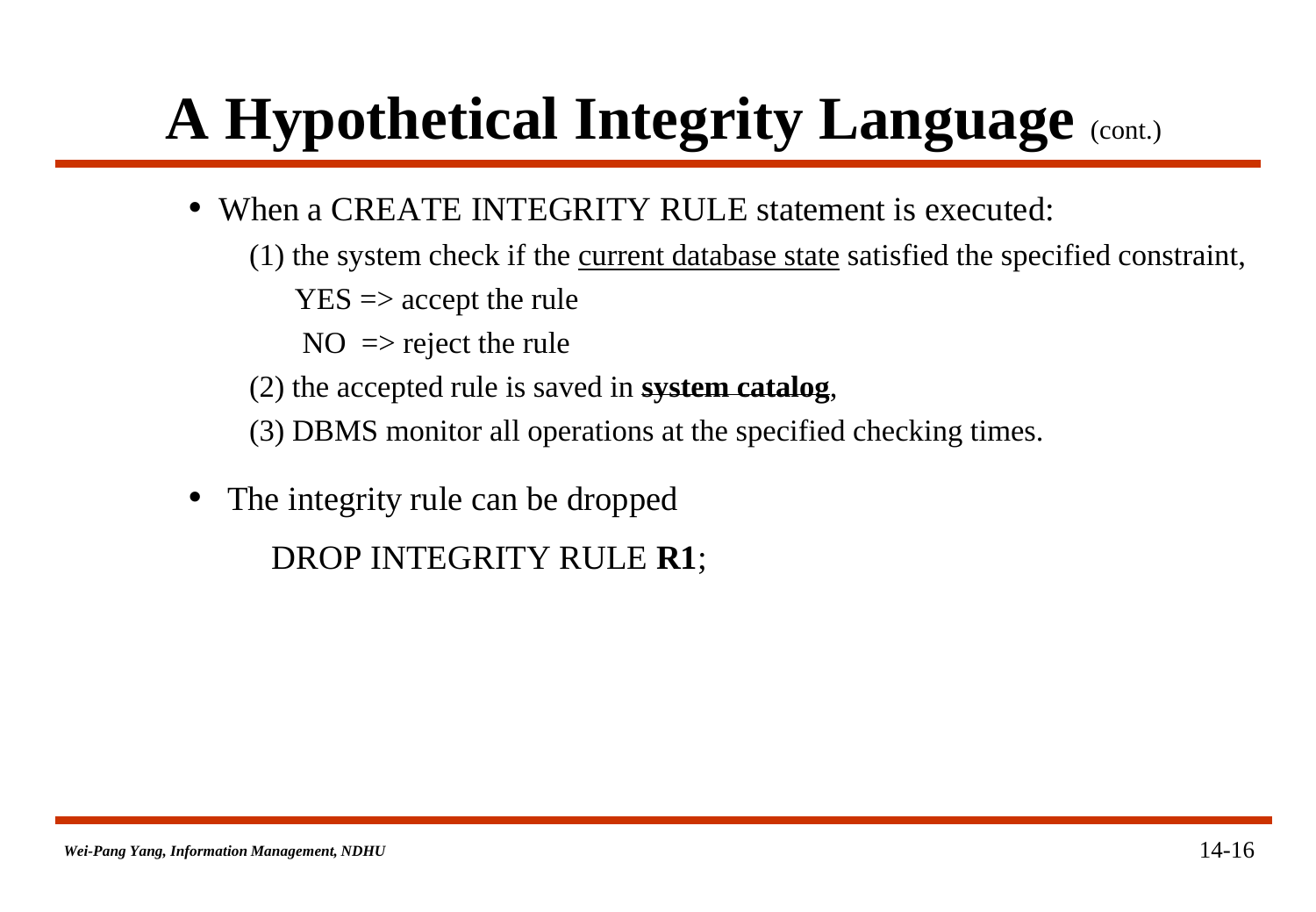$\blacktriangleright$  <e.g.  $2$ > [The constraints can be arbitrary complex] Assume that **SP** includes MONTH, DAY, YEAR, each is CHAR(2), representing the date of the shipment. CREATE INTEGRITY RULE **R2** CHECK IS\_INTEGER (SP.YEAR) AND IS\_INTEGER (SP.MONTH) AND IS INTEGER (SP.DAY) AND NUM (SP.YEAR) BETWEEN 0 AND 99 AND NUM (SP.MONTH) BETWEEN 1 AND 12 AND NUM  $(SP.DAY) > 0$ AND IF NUM (SP.MONTH) IN (1,3,5,7,8,10,12) THEN NUM  $(SP.DAY) < 32$ AND IF NUM (SP.MONTH) IN (4,6,9,11) THEN NUM (SP.DAY) < 31 AND IF NUM  $(SP_MONTH) = 2$ THEN NUM  $(SP.DAY) < 30$ AND IF NUM (SP.MONTH)  $= 2$ AND NUM (SP.DAY)  $\ll 0$ AND MOD (NUM(SP.YEAR), $4$ ) = 0 THEN NUM  $(SP.DAY) < 29$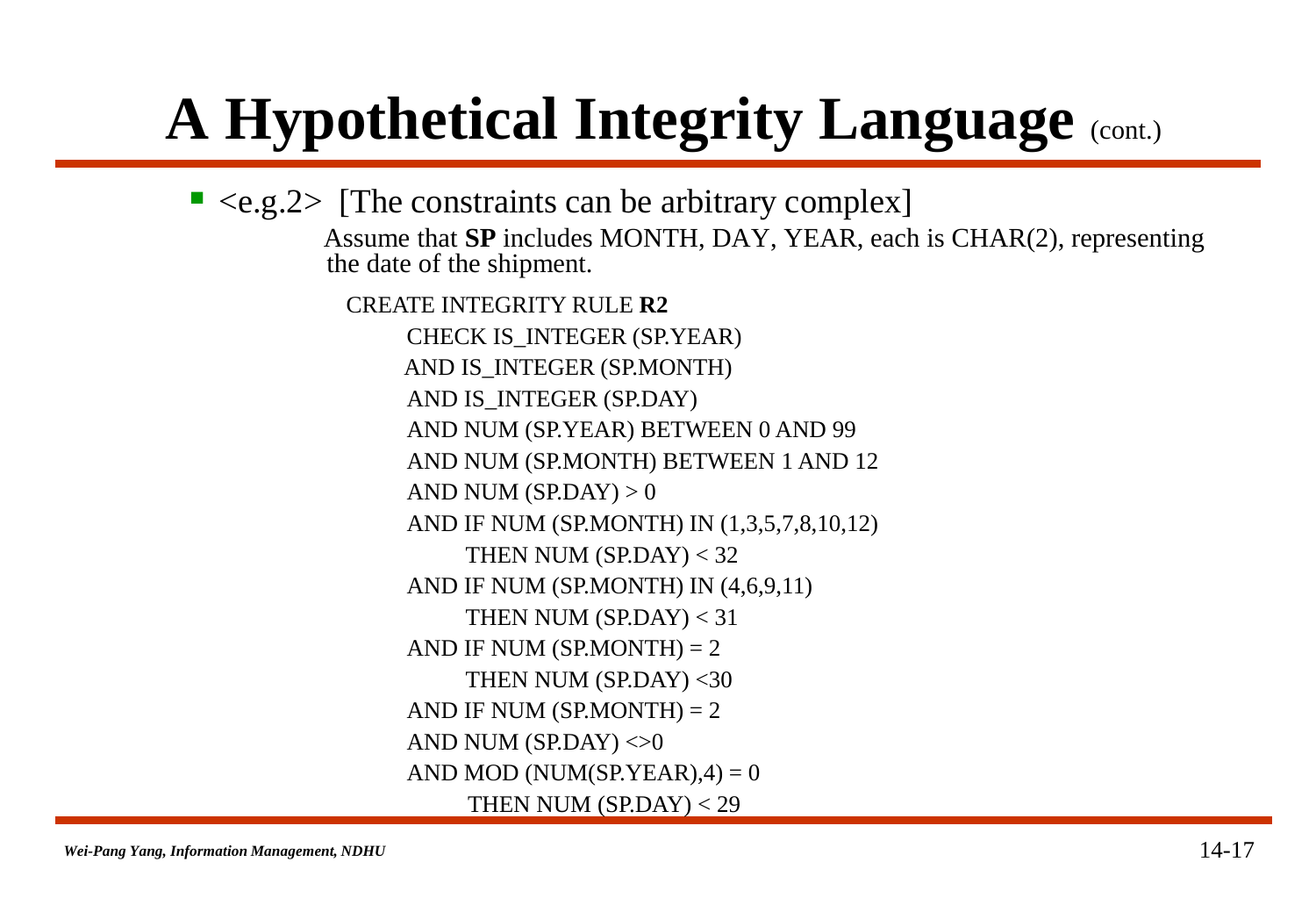$\blacktriangleright$  <e.g.3> Status values must never decrease CREATE INTEGRITY RULE **R3** BEFORE UPDATE OF S.STATUS FROM NEW\_STATUS: CHECK NEW\_STATUS > S.STATUS;

 $\blacktriangleright$  <e.g.4> The average supplier must supply greater than 25 CREATE INTEGRITY RULE **R4** CHECK IF EXISTS  $S( )$  THEN AVG(S.STATUS)  $> 25$ 

 $\blacktriangleright$  <e.g.5> Every London supplier must supply part p2 CREATE INTEGRITY RULE **R5** AT COMMIT : CHECK IF S.CITY = 'London' THEN EXISTS SP (SP.S# =  $S.SH$  AND SP.P# = 'P2') ELSE ROLLBACK;

Note: the constraint must be checked at commit time, otherwise, it's never possible to INSERT a new S record for a supplier in 'London'.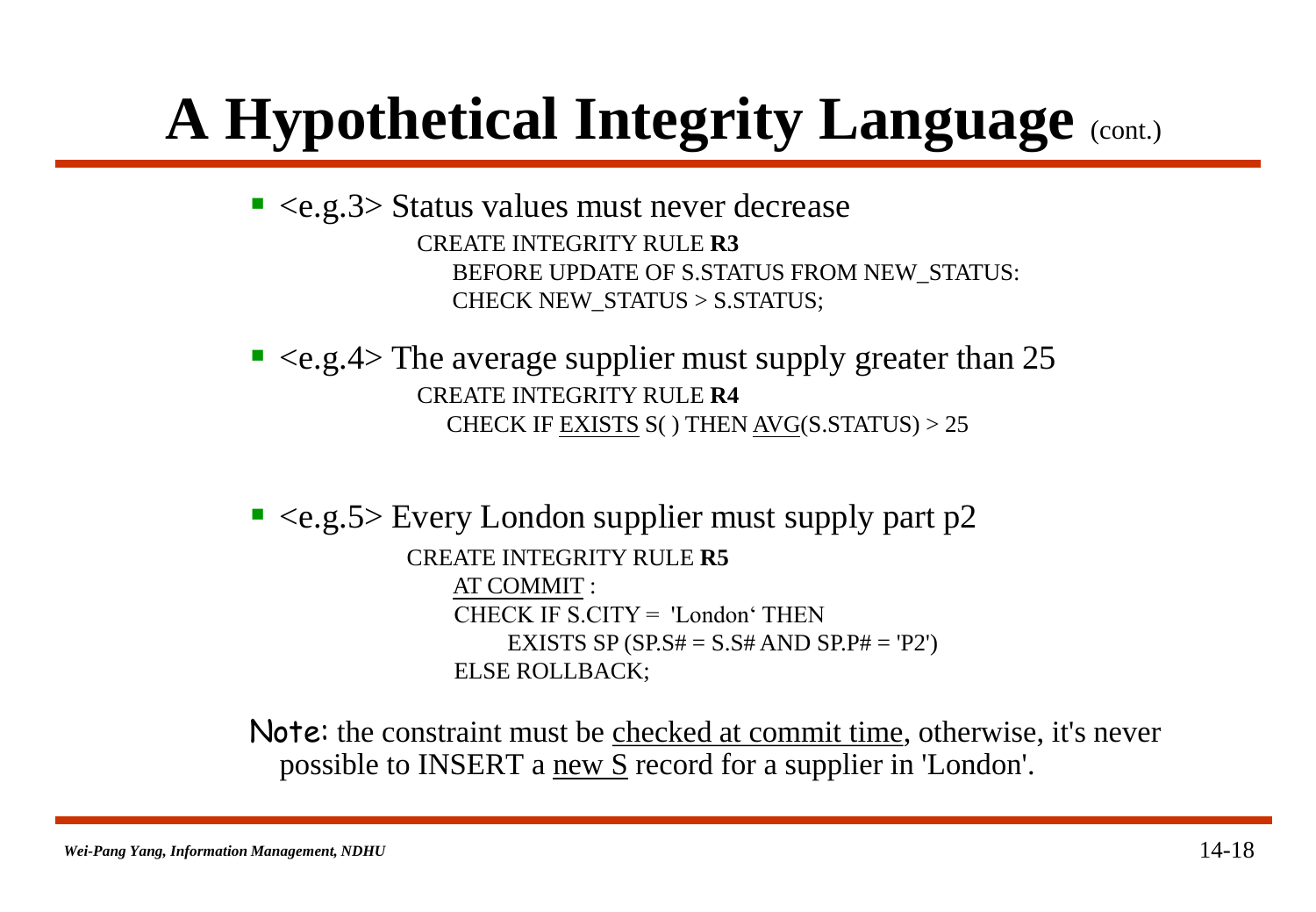$\blacktriangleright$  <e.g.6> Field S# is the primary key for S.

CREATE INTEGRITY RULE **R6** BEFORE INSERT OF S FROM NEW\_S, UPDATE OF S.S# FROM NEW\_S.S# : CHECK NOT (IS\_NULL(NEW\_S.S#)) AND NOT EXISTS SX ( SX.S# =NEW\_S.S#)

Note: The syntax in SQL: PRIMARY KEY(S#) is a much better alternative.

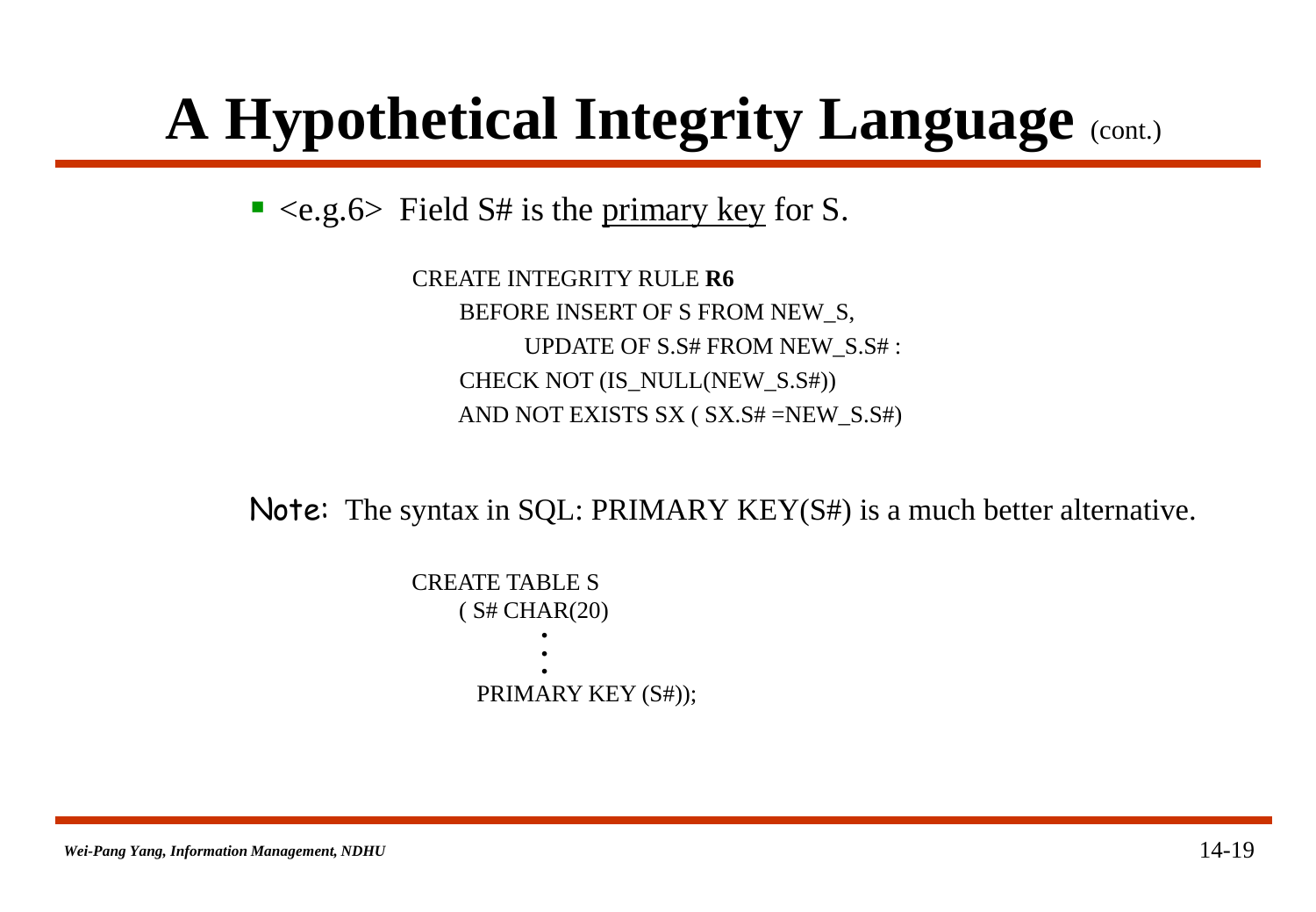$\blacktriangleright$  <e.g.7> S# is a foreign key in SP, matching the primary key of S.

CREATE INTEGRITY RULE **R7A** BEFORE INSERT OF SP, UPDATE OF SP.S# : CHECK EXISTS S (S.S#=SP.S#);

CREATE INTEGRITY RULE **R7B** BEFORE DELETE OF S, UPDATE OF S.S# : CHECK NOT EXISTS SP (SP.S#=S.S#);

The foreign key rule: DELETE OF S RESTRICTED UPDATE OF S.S# RESTRICTED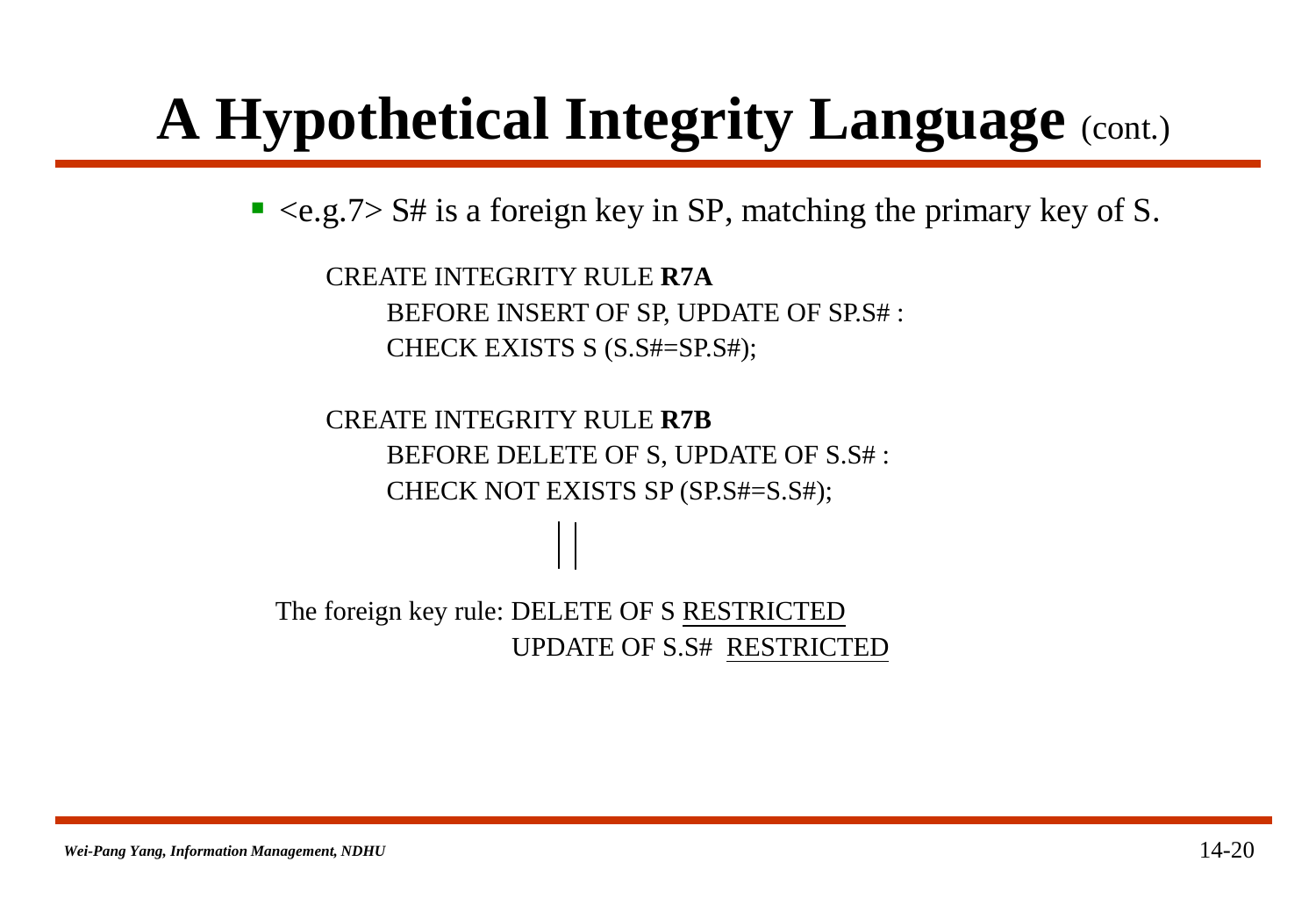• The CASCADE version of <u>foreign key rule</u>:

DELETE OF S CASCADES UPDATE OF S.S# CASCADES

can be represented as :

CREATE INTEGRITY RULE **R7C** BEFORE DELETE OF S : CHECK NOT EXISTS SP(SP.S#=S.S#) ELSE DELETE SP WHERE SP.S# =S.S#;

CREATE INTEGRITY RULE **R7D** BEFORE UPDATE OF S.S# FROM NEW\_S.S# CHECK NOT EXISTS SP(SP.S#=S.S#) ELSE UPDATE SP.S# FROM NEW\_S.S# WHERE SP.S#=S.S#;

<Note> The foreign key rule is more recommenced.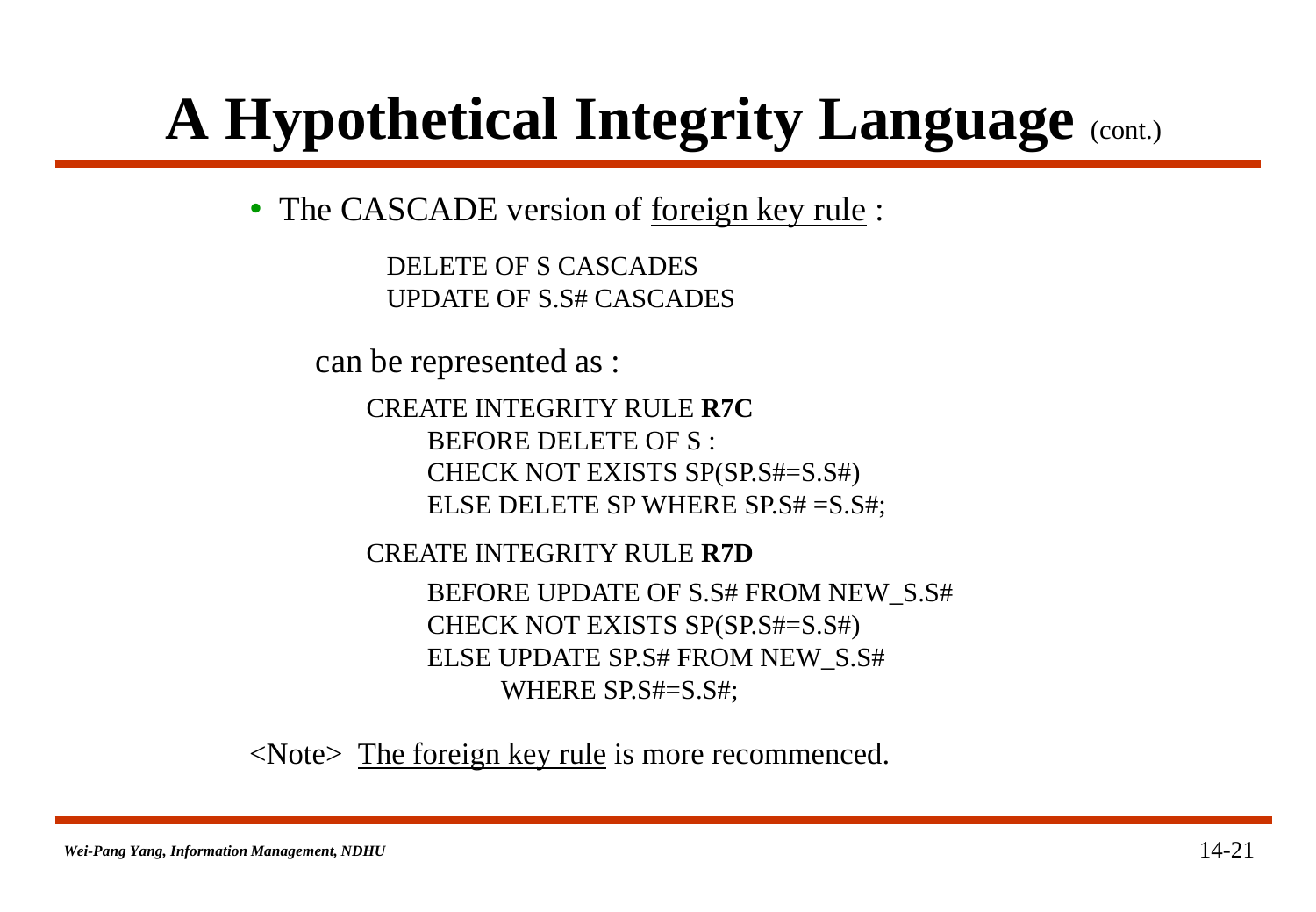### **14.4 Security and Integrity in INGRES**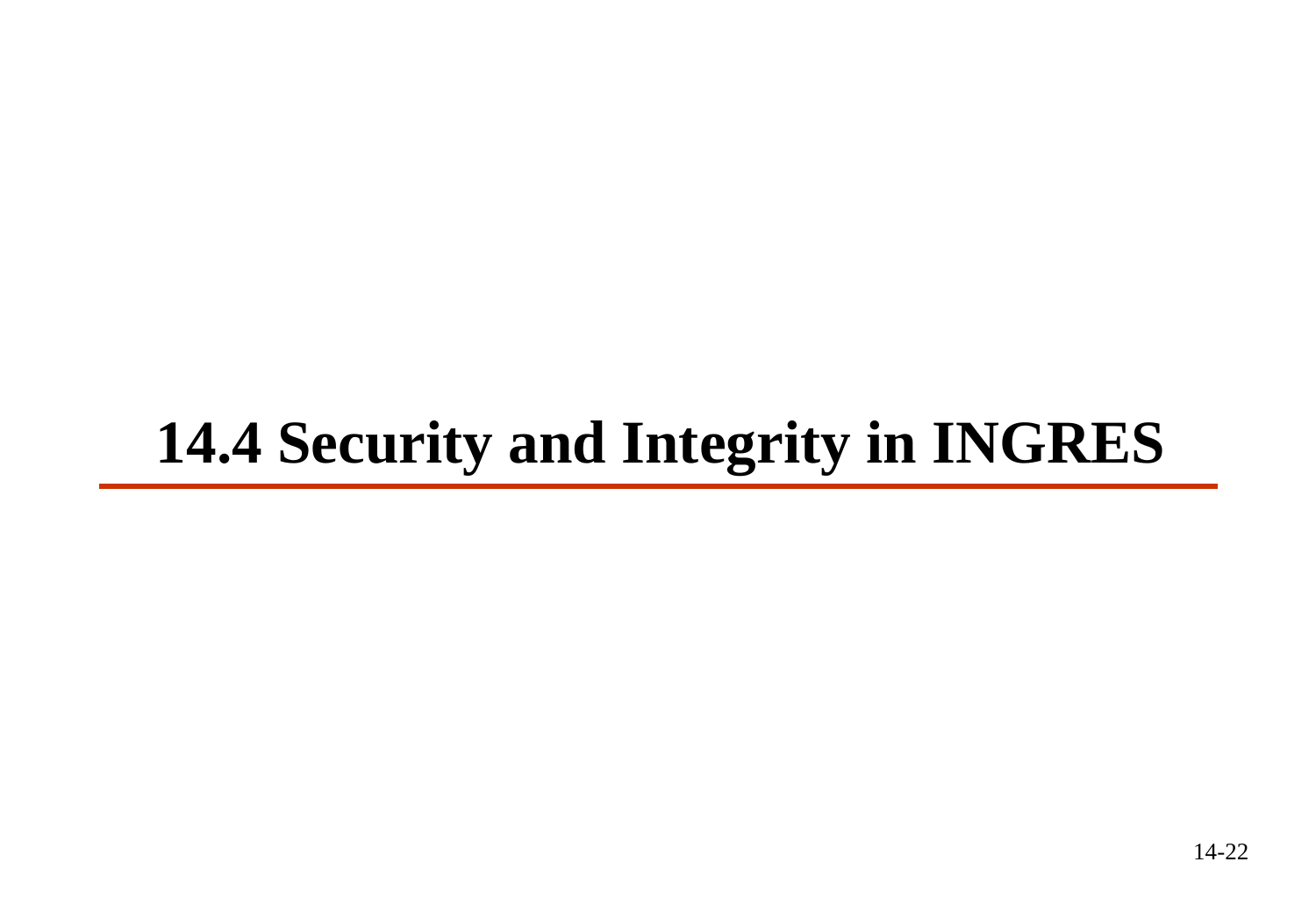### **Query Modification in INGRES**

 $\blacksquare$  <e.g.> Suppose an user U is allowed to see parts stored in London only:



- The modification process is silent. (The user is not informed that there are other parts not located in London)
- **A**dvantages
	- easy to implement (same as **view**).
	- comparatively efficient (security overhead occurs at query **interpretation time** rather than **execution time**).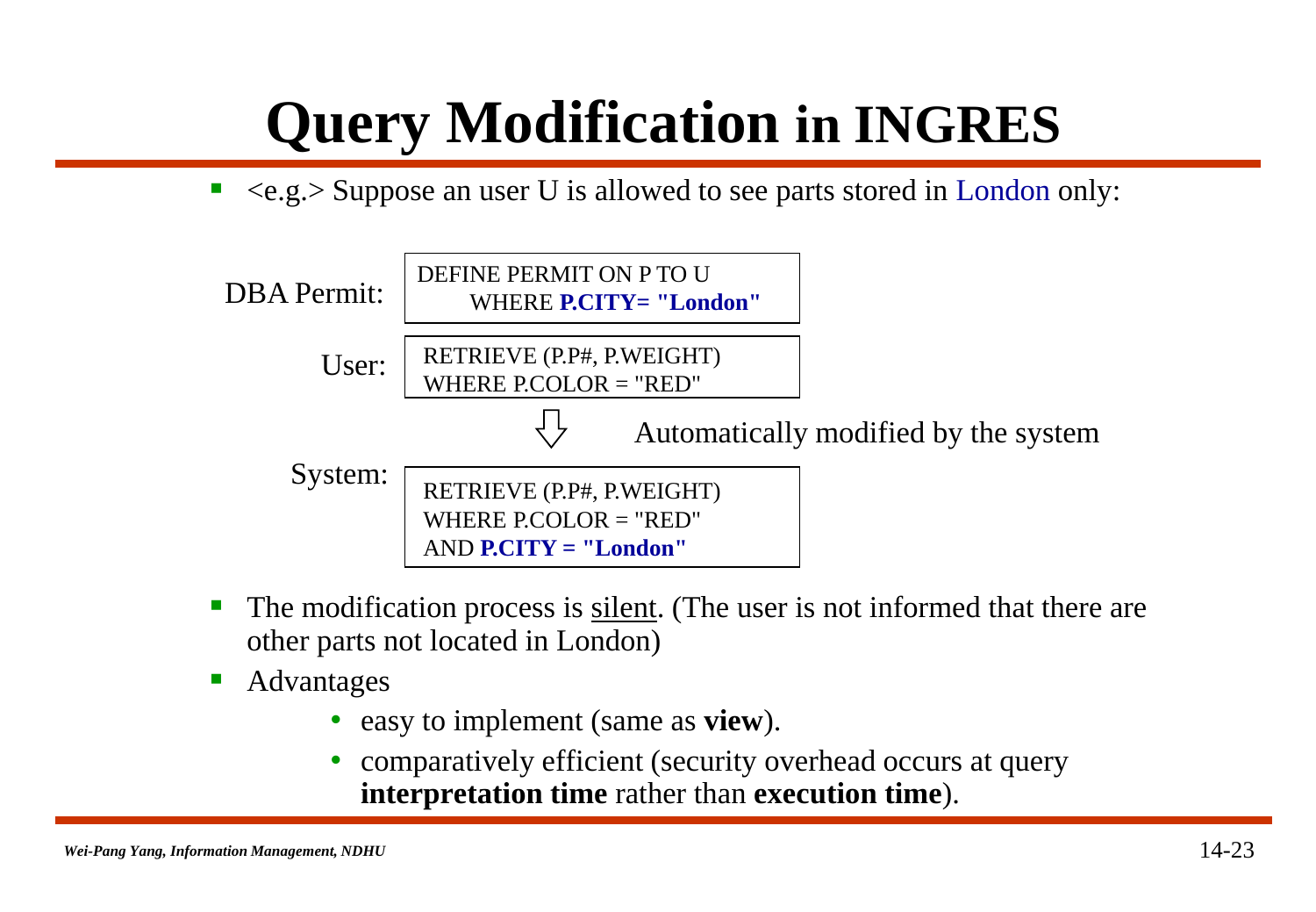### **Security Constraint in INGRES**

#### Syntax:

DEFINE PERMIT operations ON table [(fieldcommalist)] TO user [ $AT$  terminal(s) ] [ FROM time TO time2] [ ON day1 TO day2 ] [ WHERE condition ]

DEFINE PERMIT RETRIEVE, REPLACE ON S (SNAME, CITY) TO Joe AT TTA4 FROM 9:00 TO 17:30 ON SAT TO SUN WHERE S.STATUS < 50 AND  $S.S# = SP.P#$ AND SP.P#  $=$  P.P# AND P.COLOR  $=$  "RED"  $\langle e.g. \rangle$ 

- Constraints are kept in INGRES catalog.
- $\blacksquare$  The constraint identifier can be discover by querying the catalog.
- To delete a constraint

<e.g.> DESTROY PERMIT S 27;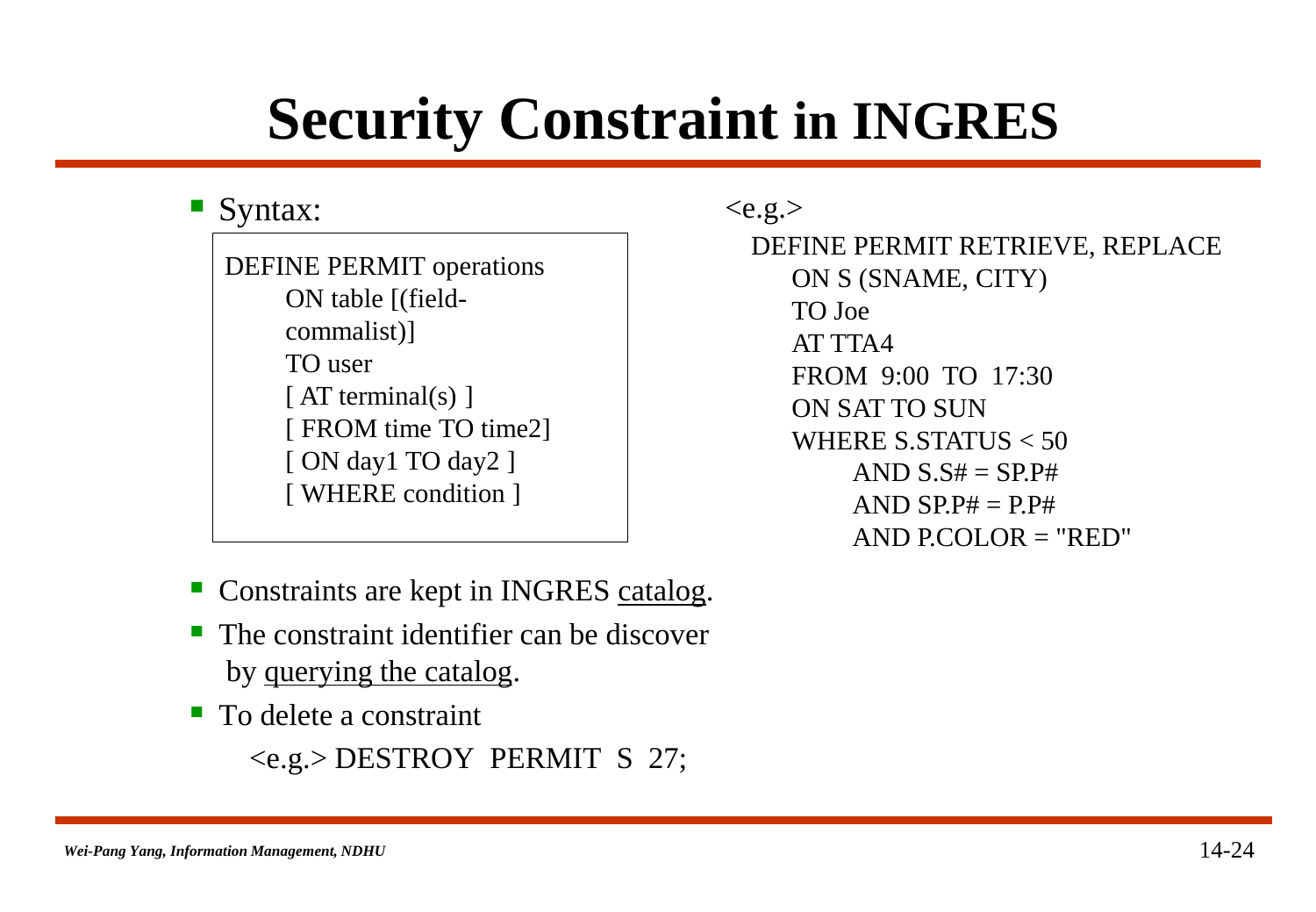### **Integrity Constraint in INGRES**

| $\blacksquare$ Syntax : |                         |
|-------------------------|-------------------------|
|                         | <b>DEFINE INTEGRITY</b> |
| ON                      | table                   |
| IS -                    | condition               |
|                         |                         |

**<e.g.>** DEFINE INTEGRITY ON S IS **S.STATUS > 0** Suppose an user issues: REPLACE S (STATUS=S.STATUS-10) WHERE S.CITY= "London" REPLACE S (STATUS=S.STATUS-10) WHERE S.CITY= "London" AND **(S.STATUS-10) > 0** Automatically modified by system **DBA: User: System:** 

**Note** 

- Destroy an integrity constraint: <e.g.> DESTROY INTEGRITY **S 18**
- **The modification is silent too.**
- The integrity constraints are kept in catalog.
- Advantages and disadvantages are similar to security constraint.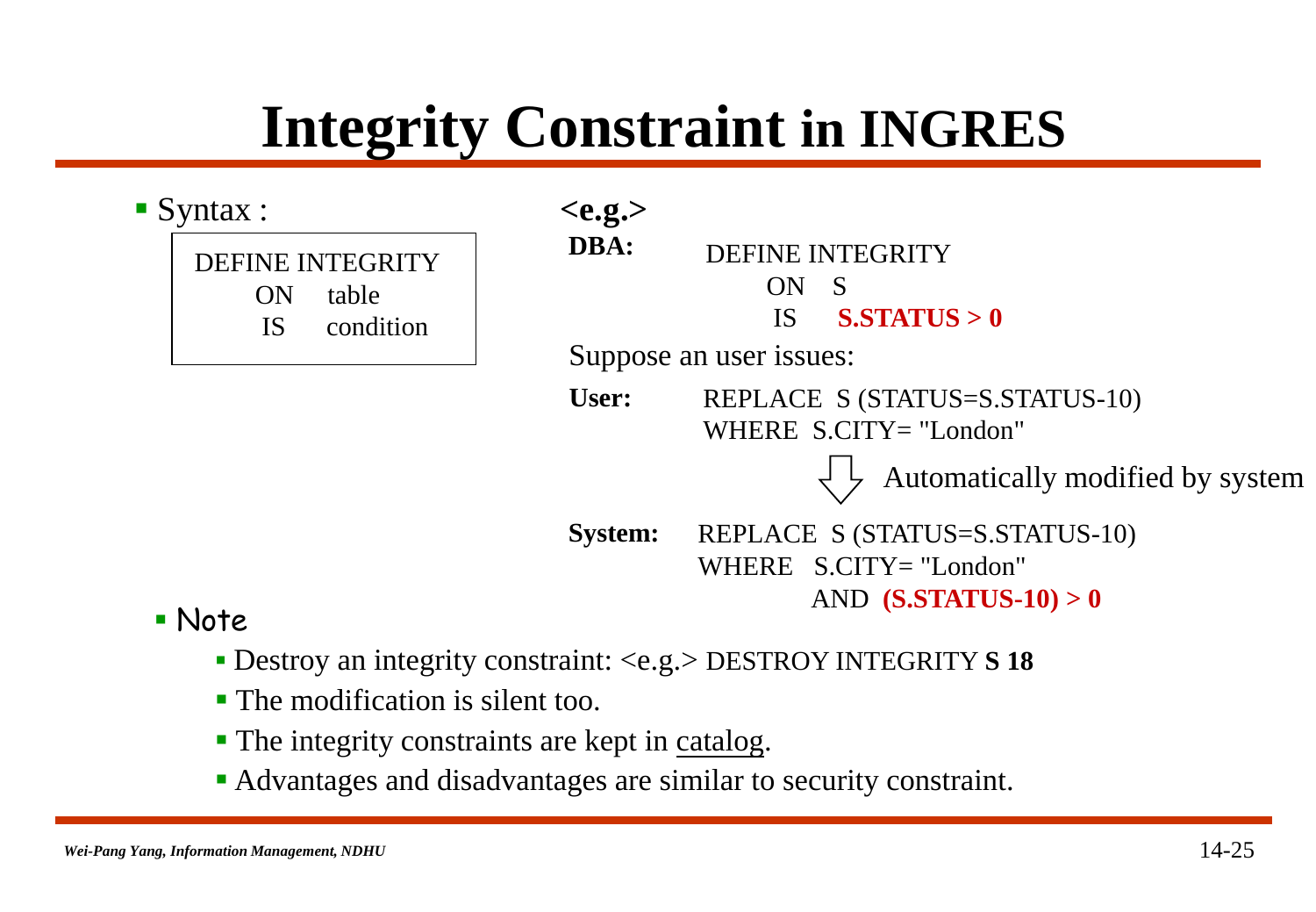### **14.5 Security in Statistical Databases**

#### **Security**

- The total system should be secure.
- Not to assume the security system is perfect
- [Statistical Databases: 14.5](#page-25-0)
- [Data Encryption: 14.6](#page-40-0)
- <span id="page-25-0"></span>Access Control Schemes (papers)



14-26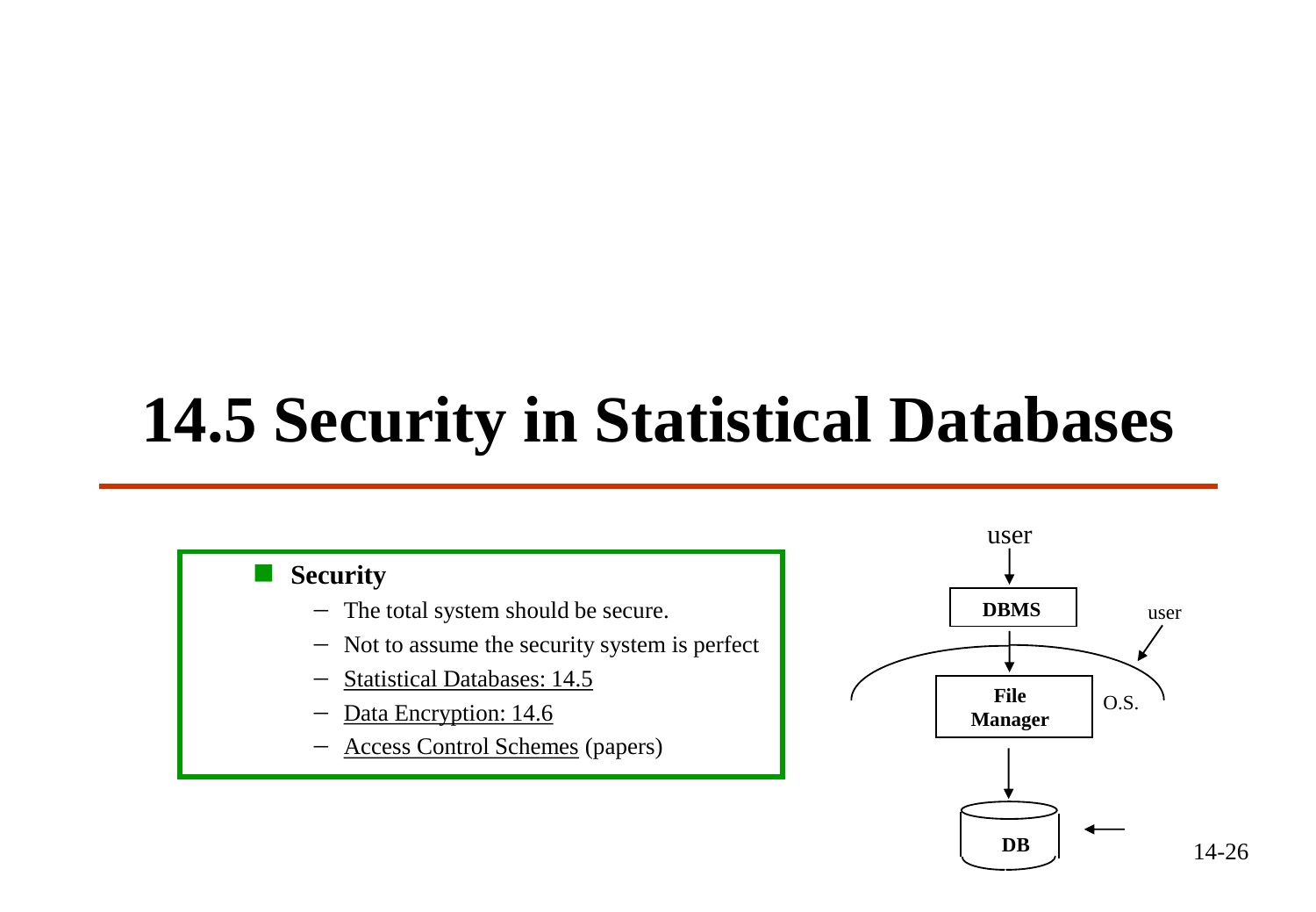#### **Statistical Database**

Def: Statistical Database is a database, such as a census database, that

- (a) contains a large number of individually sensitive records .
- (b) is intended to supply **only** statistical summary information to its users, not information to some specific individual.
	- only queries that apply some **statistical function**.
		- E.g: **count**, **sum**, or **average**
	- Problem:
		- "Deduction of confidential information by inference is possible"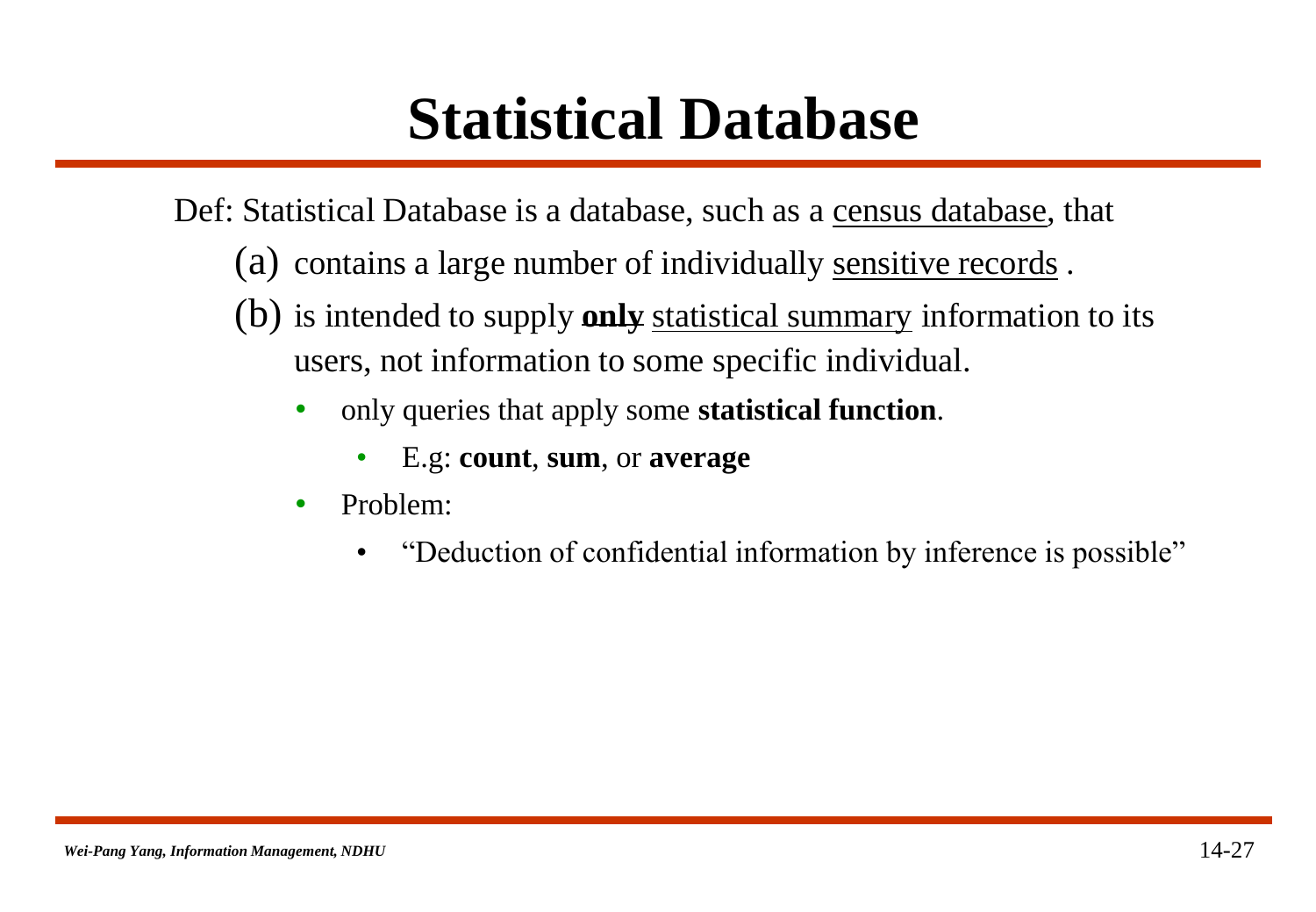#### **Statistical Database: An Example**

#### e.g.1 Consider the **STATS** database

| Name   | <b>Sex</b>   | Dependence     | Occupation | Salary | <b>Tax</b>     | <b>Audits</b> |
|--------|--------------|----------------|------------|--------|----------------|---------------|
|        |              |                |            |        |                |               |
| Able   | M            | 3              | programmer | 25k    | 5k             | 3             |
| Baker  | F            | $\overline{2}$ | physician  | 65k    | 5k             |               |
| Clark  | F            | 0              | programmer | 28k    | 9k             |               |
| Downsl | $\mathbf{F}$ | 2              | builder    | 30k    | 6k             |               |
| East   | M            | $\overline{2}$ | clerk      | 22k    | 2k             |               |
| Ford   | F            |                | homemaker  | 51k    | 0 <sup>k</sup> |               |
| Green  | M            |                | lawyer     | 95k    | 0 <sup>k</sup> |               |
| Hall   | M            | 3              | homemaker  | 22k    | 1k             |               |
| Lyes   | F            |                | programmer | 32k    | 5k             |               |
| Jones  | F            |                | programmer | 30k    | 10k            |               |

#### Fig. The **STATS** database

- Suppose some user **U** is intent on discovering **Able**'s salary and tax payment.
- Suppose **U** knows that **Able** is a programmer and is male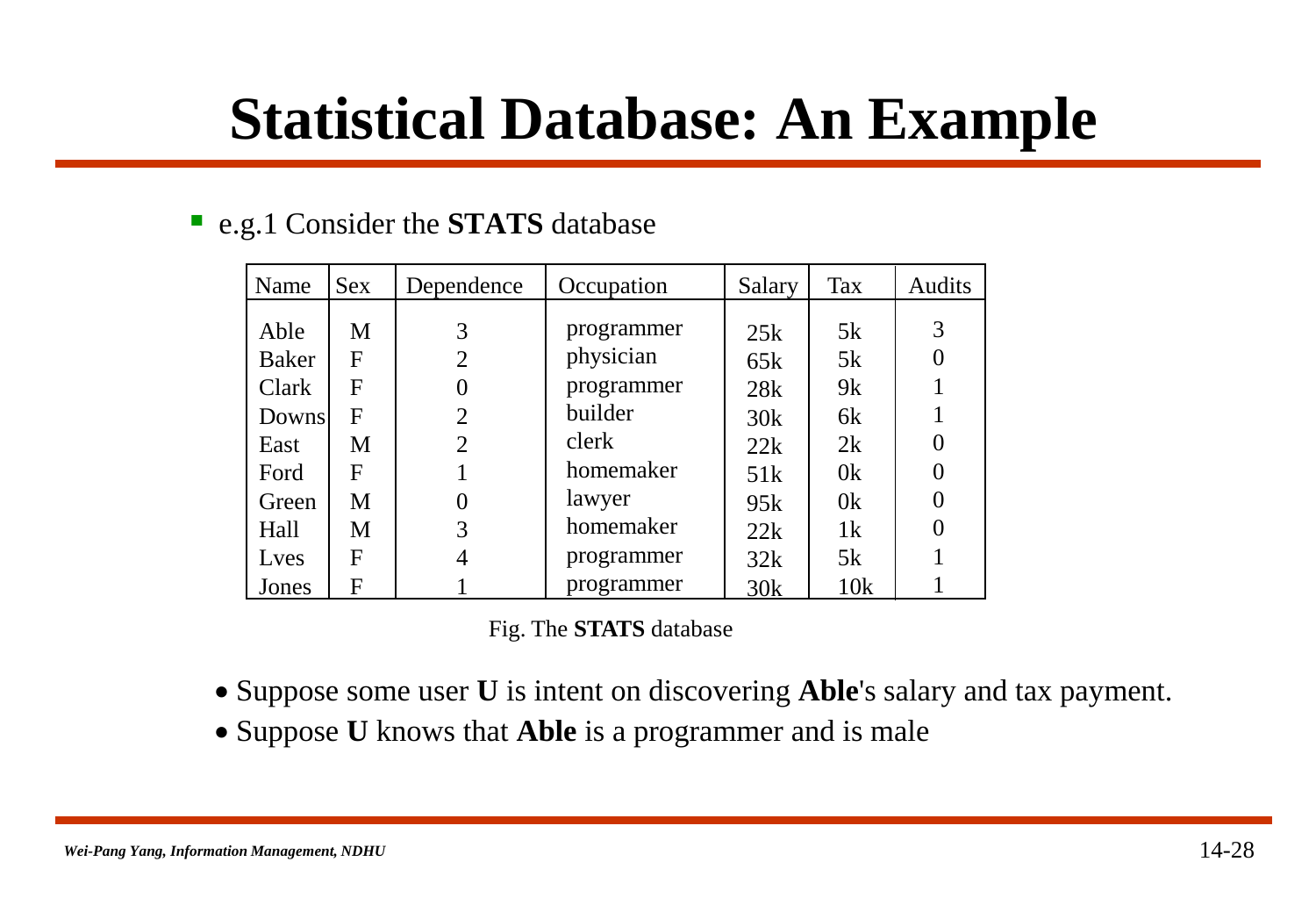#### **Statistical Database: Case 1**

危害, 信用傷害

- The security of the database has been compromised, even though U has issued only legitimate statistical quires (**count**, **sum**, or **average**.)
- **Case 1:** Q1 : SELECT **COUNT**(\*) FROM STATS WHERE  $SEX = 'M'$ AND OCCUPATION = 'Programmer'

```
Response :
```

```
1
```

```
Q2 : SELECT SUM (SALARY), SUM (TAX)
   FROM STATS
   WHERE SEX = MAND OCCUPATION = 'Programmer'
                                     Response: 25k, 
5k Solution \left\{\right.
```
The **system** should refuse to response to a query for which the cardinality of the identified subset of records < lower bound **b** e.g.  $\mathbf{b} = 2$  i.e.,  $\mathbf{b} \leq \mathbf{c}$  (result set cardinality)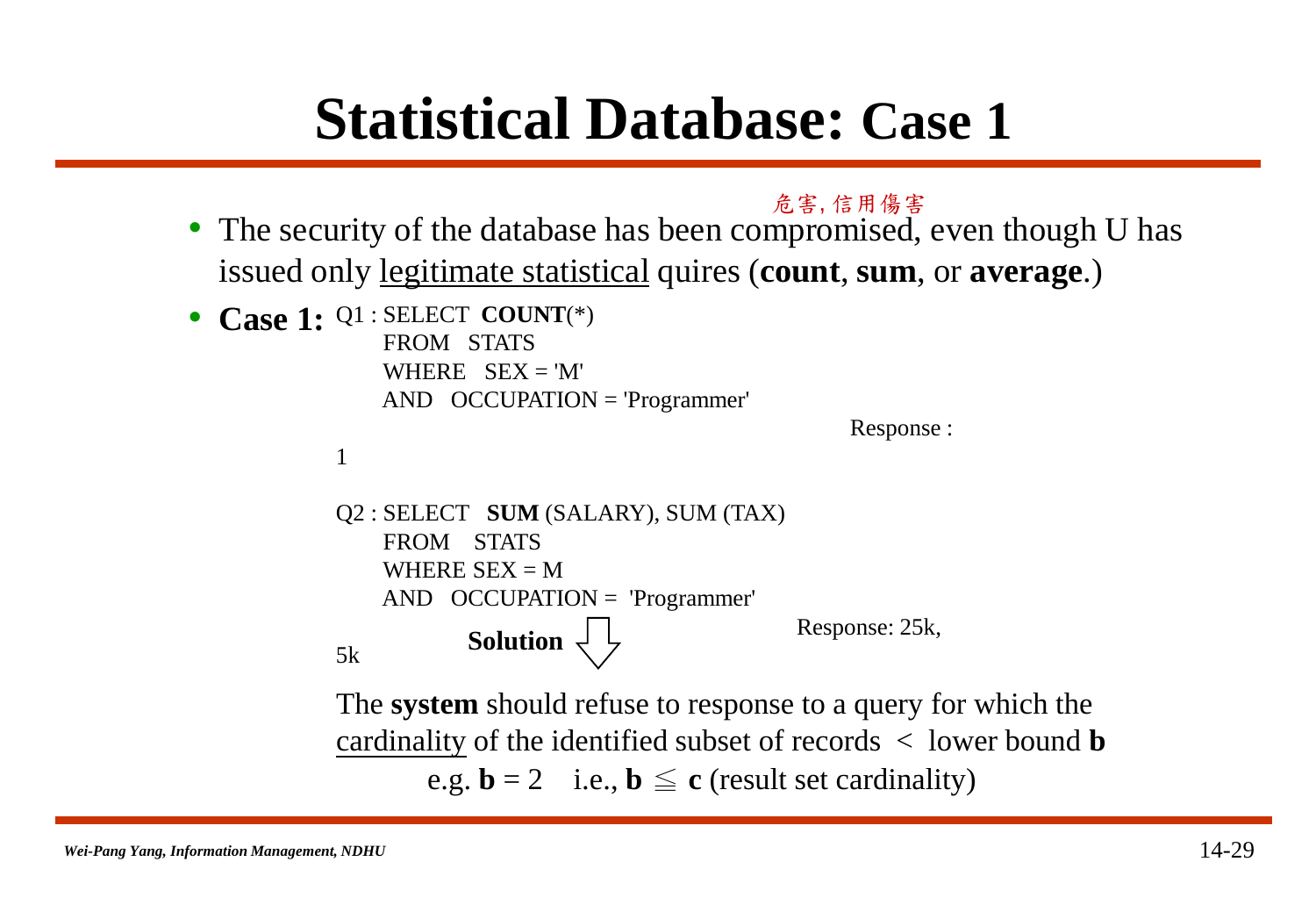#### **Statistical Database: Case 2**

**Case 2:** Consider the sequence of queries Q3-Q6 below

| $Q3$ : SELECT COUNT(*)<br>FROM STATS                   | Rsponse : 10                                            |
|--------------------------------------------------------|---------------------------------------------------------|
| $Q4:SELECT \quad COUNT(*)$<br>FROM STATS               |                                                         |
| WHERE NOT                                              | Response: 9                                             |
| $(SEX = 'M' AND$                                       | Subtract                                                |
| $OCCUPATION = 'Programmer')$                           | $(Q3 - Q4): 1$                                          |
| Q5 : SELECT SUM(SALARY), SUM(TAX)<br><b>FROM STATS</b> | Response : $364k$ , $43k$                               |
| Q6 : SELECT SUM(SALARY, SUM(TAX)                       |                                                         |
| FROM STATS                                             |                                                         |
| WHERE NOT                                              |                                                         |
| $(SEX = 'M'$ AND                                       |                                                         |
| $OCCUPATION = 'Programmer')$                           | Response 339k, 38k<br>Subtract<br>$(Q5 - Q6)$ : 25k, 5k |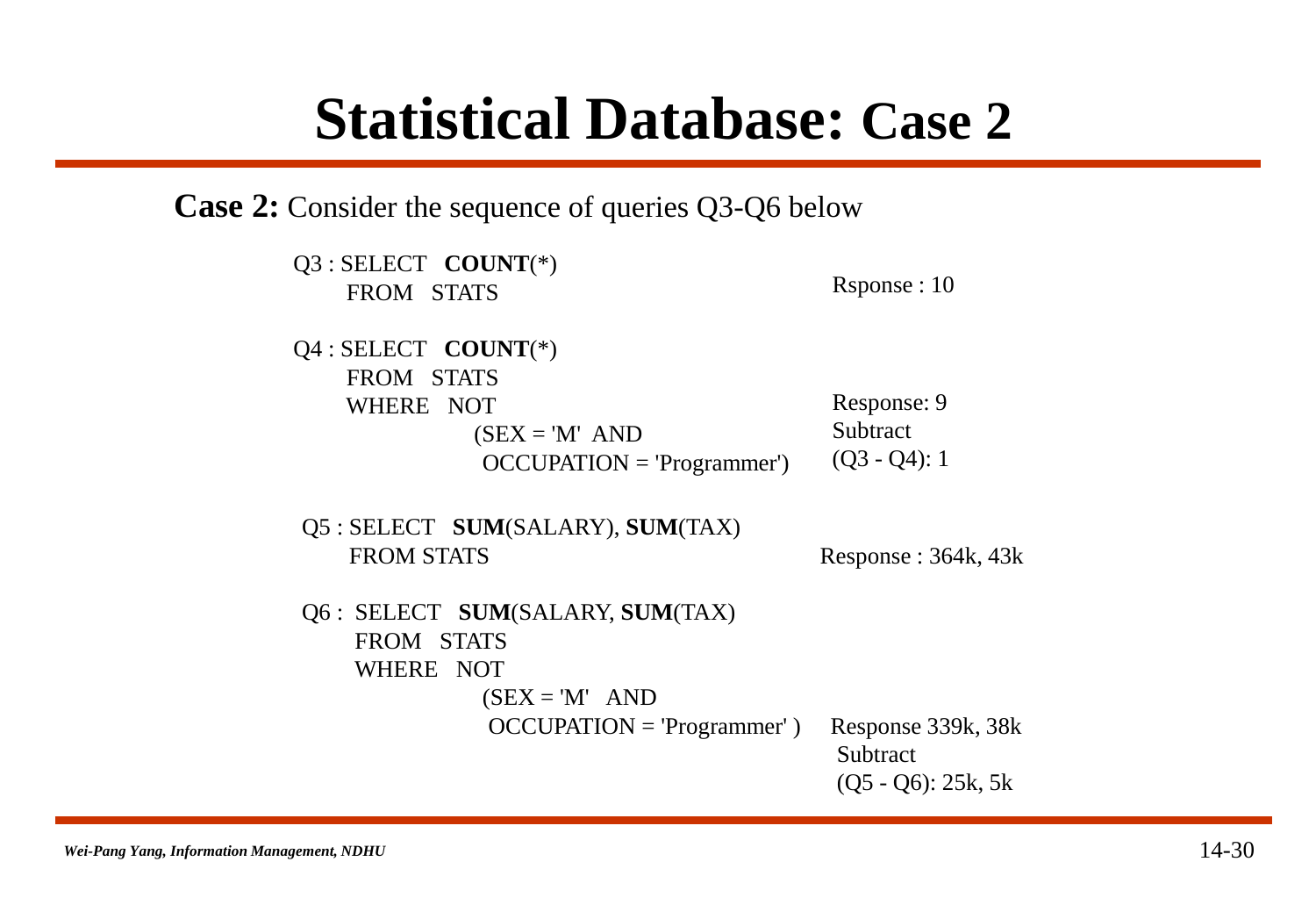#### **Statistical Database: Case 2 (cont.)**

• Why ?



• Solution

Let  $b \leq c \leq n-b$  eg.  $2 \leq c \leq 8$ 

Now predicate:

**NOT ( Sex = 'M' and Occupation = 'programmer')**

is thus not admissible.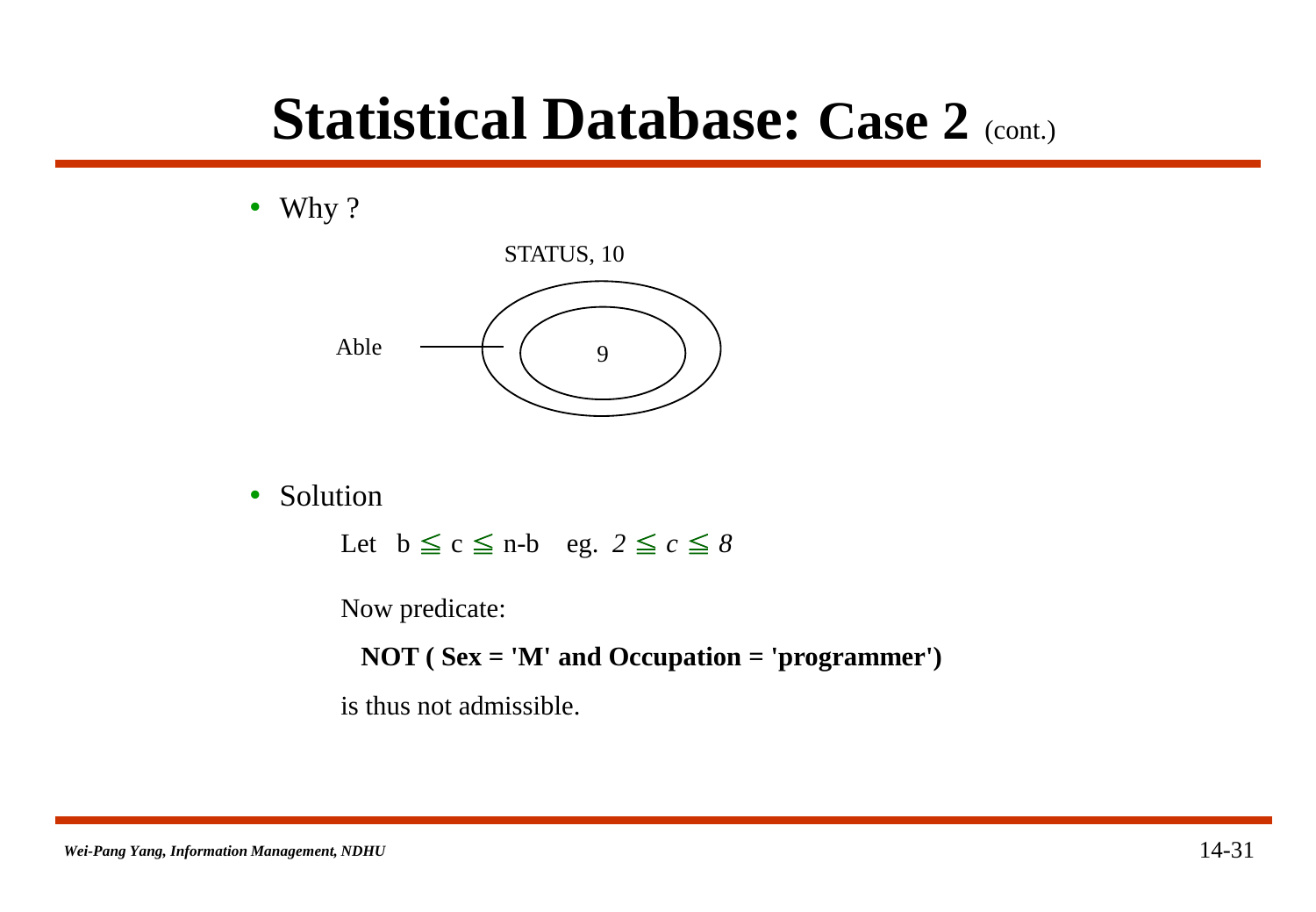#### **Statistical Database: Case 3**

```
Case 3: Set C in the range b \le c \le n-b eg. 2 \le c \le 8 is inadequate to
   avoid compromise, in general. 
   Consider the following sequence (Q7-Q10):
         Q7 : SELECT COUNT (*)
             FROM STATS
             WHERE SEX = 'M' Response: 4
         Q8 : SELECT COUNT (*)
             FROM STATS
             WHERE SEX = 'M'AND NOT ( OCCUPATION = 'Programmer') Response: 3
         Q9 : SELECT SUM(SALARY), SUM(TAX)
             FROM STATS
             WHERE SEX = 'M' Response: 164k, 8k
         Q10 : SELECT SUM(SALARY), SUM(TAX)
              FROM STATS
              WHERE SEX = M AND NOT
                  (OCCUPATHION = 'Programmer') Response: 139k, 3k
                                                 Subtract: (Q9 - Q10): 25K, 5K
```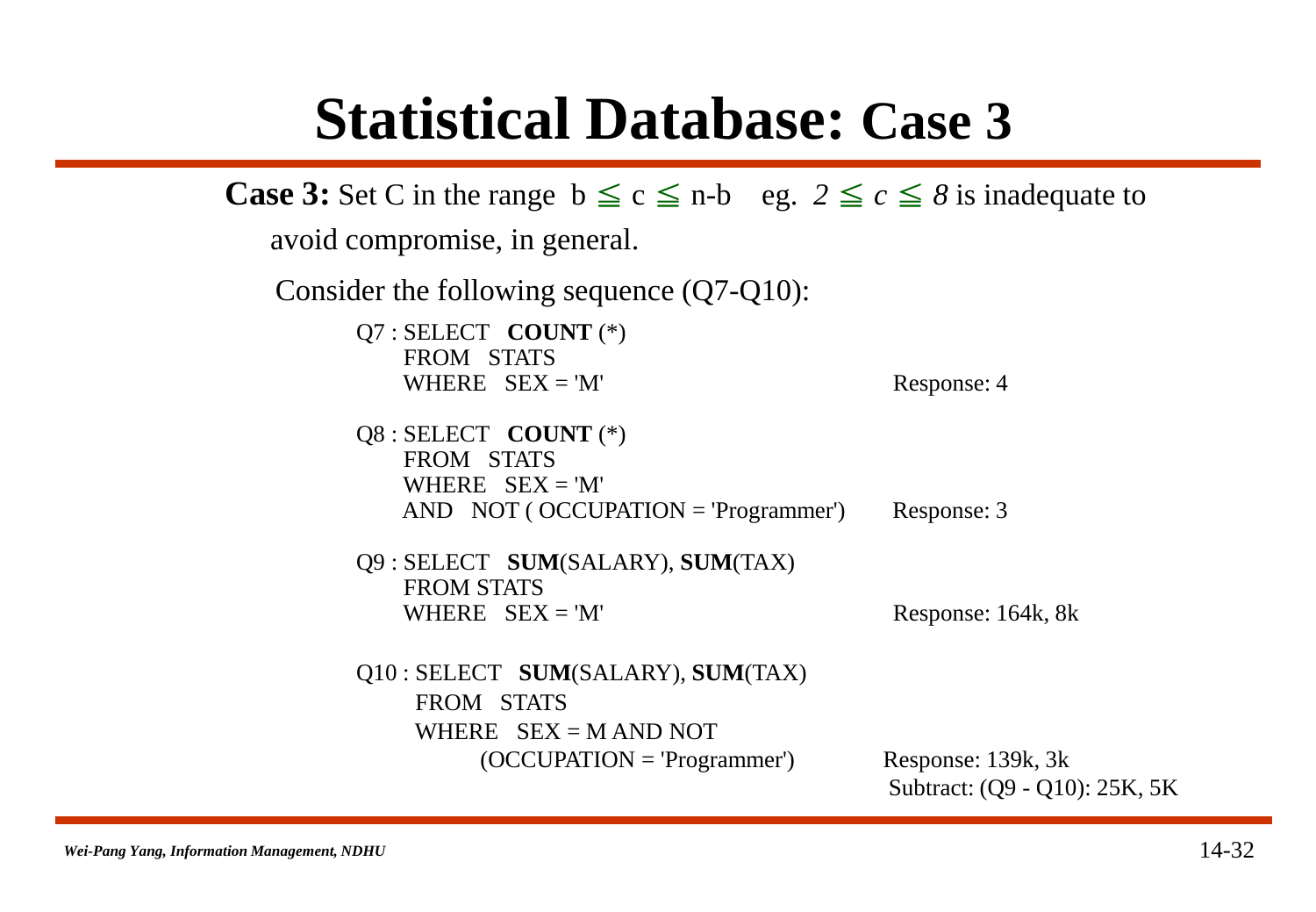#### **Statistical Database: Case 3 (cont.)**

#### • Why ?

P: SEX = M and OCC.= 'Programmer'  $P1: SEX = M$ P2: OCC. = 'Programmer'

Total set of records (entire database)



• Solution ???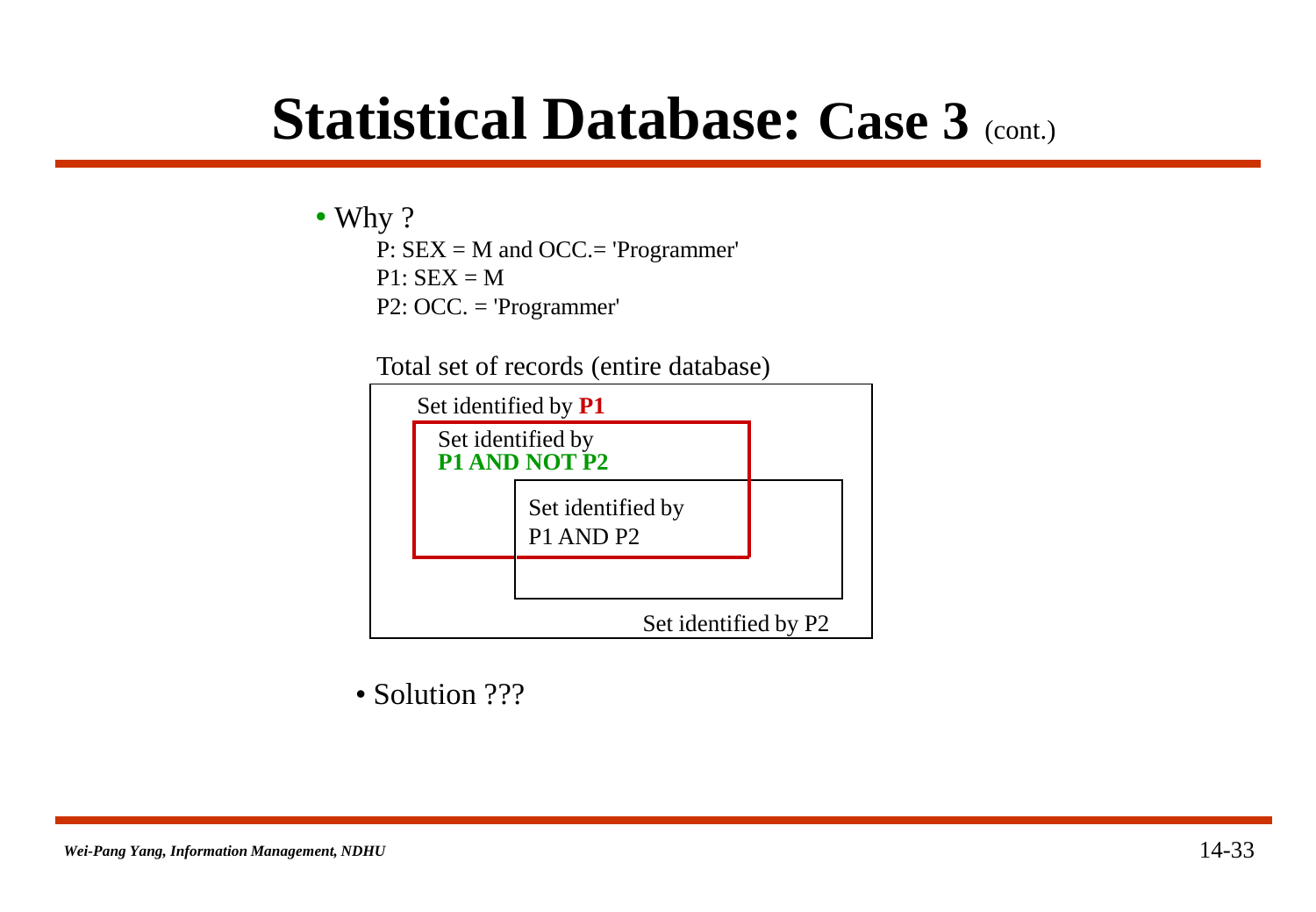### **Statistical Database: Tracker**

- $\blacksquare$  Individual tracker
	- for some specific inadmissible predicate
	- individual tracker, the predicate

**SEX = 'M' and NOT (OCCUPATION = 'Programmer')**

is called an **individual tracker** for Able, because it enables the user to track down information concerning Able.

- General tracker
	- is a predicate that can be used to find the answer to <u>any</u> inadmissible query.
	- Note : Any predicate with result set cardinality c in the range

 $2b \leq c \leq n-2b$ 

where  $b < n/4$  (typically case), is a general tracker.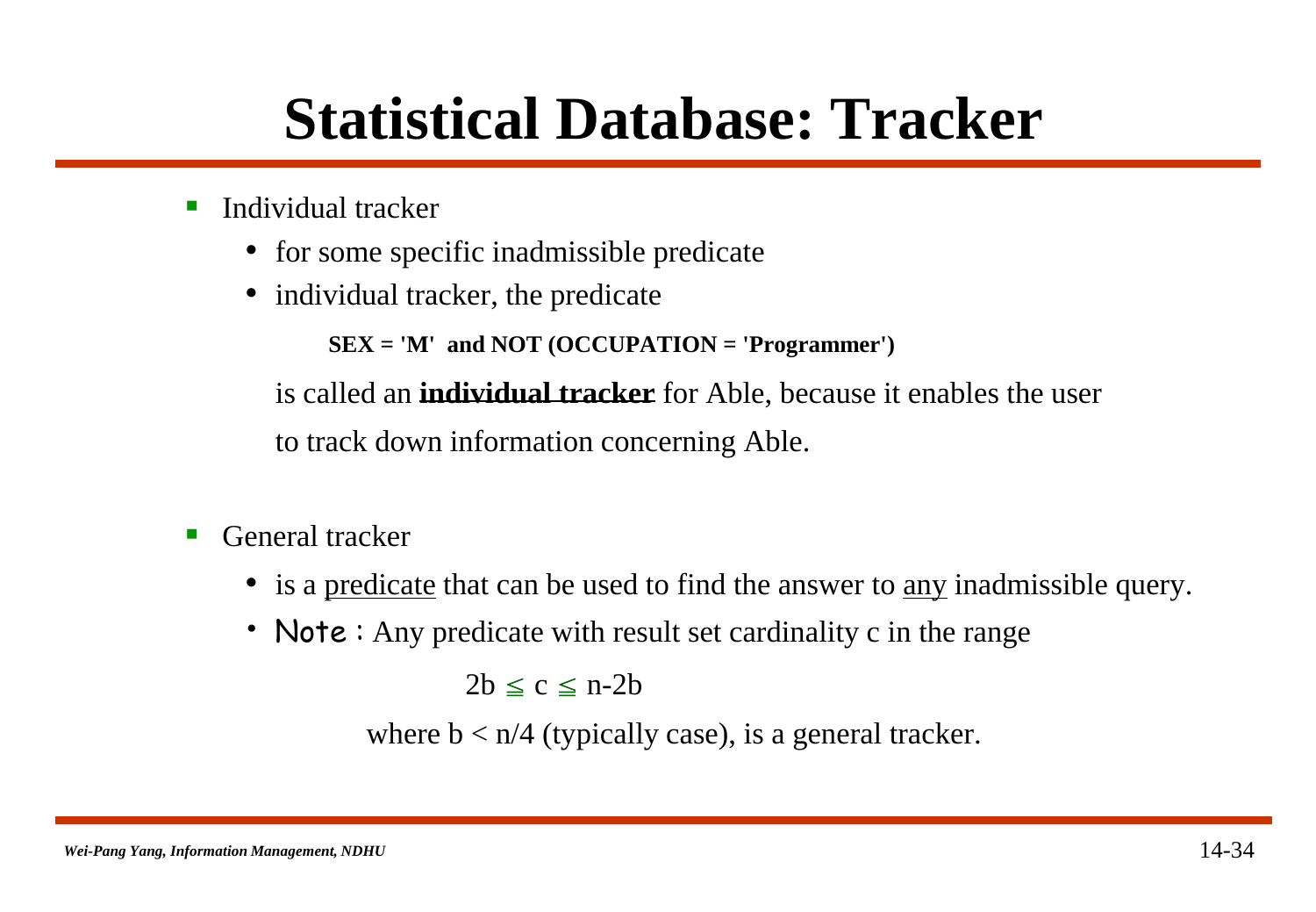#### **Statistical Database: Case 4**

#### **Case 4:**

- Assume
	- 1.  $b=2$  ie.  $4 \leq c \leq 6$
	- 2. **U** knows that **Able** is a male programmer.
		- Predicate P is **SEX = 'M' and OCCUPATION = 'programmer'**
	- 3. **U** wishes to discover **Able**'s salary.
- Compromise steps:
	- 1. Make a guess at a predicate T that will serve as a general tracker,  $T:$  Audits  $= 0$
	- 2. Find total number of individuals in the **STATS**, using **T** and **Not T**.
	- 3. Find the number by using P or T; P or NOT T
	- 4. Repeat Q11 Q14, but using SUM instead of COUNT
	- 5. Able's salary: 389k- 364k = 25k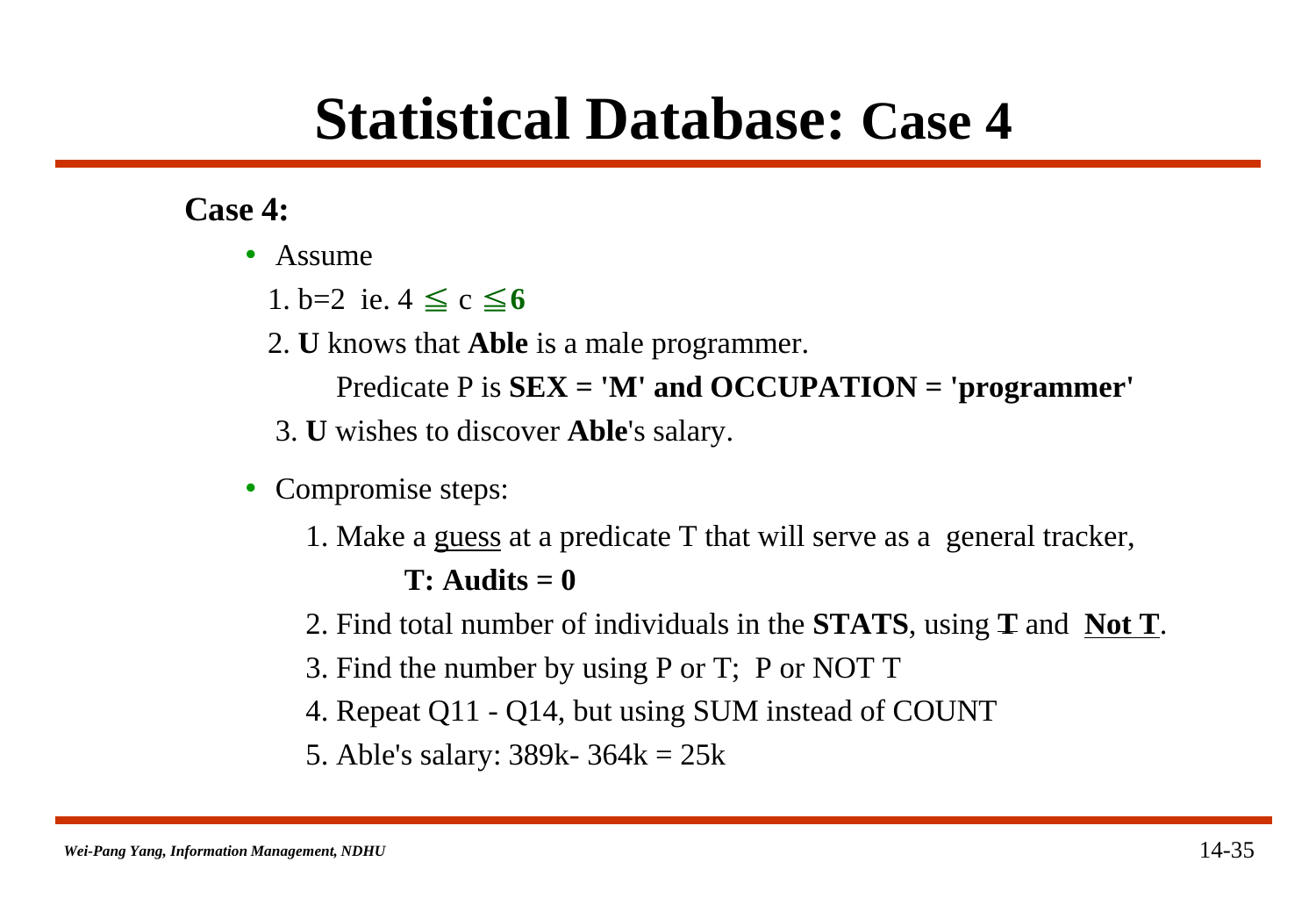#### **Statistical Database: An Example**

#### e.g.1 Consider the **STATS** database

| Name   | <b>Sex</b>   | Dependence     | Occupation | Salary | <b>Tax</b>     | <b>Audits</b> |
|--------|--------------|----------------|------------|--------|----------------|---------------|
|        |              |                |            |        |                |               |
| Able   | M            | 3              | programmer | 25k    | 5k             | 3             |
| Baker  | F            | $\overline{2}$ | physician  | 65k    | 5k             |               |
| Clark  | F            | 0              | programmer | 28k    | 9k             |               |
| Downsl | $\mathbf{F}$ | 2              | builder    | 30k    | 6k             |               |
| East   | M            | $\overline{2}$ | clerk      | 22k    | 2k             |               |
| Ford   | F            |                | homemaker  | 51k    | 0 <sup>k</sup> |               |
| Green  | M            |                | lawyer     | 95k    | 0 <sup>k</sup> |               |
| Hall   | M            | 3              | homemaker  | 22k    | 1k             |               |
| Lyes   | F            |                | programmer | 32k    | 5k             |               |
| Jones  | F            |                | programmer | 30k    | 10k            |               |

#### Fig. The **STATS** database

- Suppose some user **U** is intent on discovering **Able**'s salary and tax payment.
- Suppose **U** knows that **Able** is a programmer and is male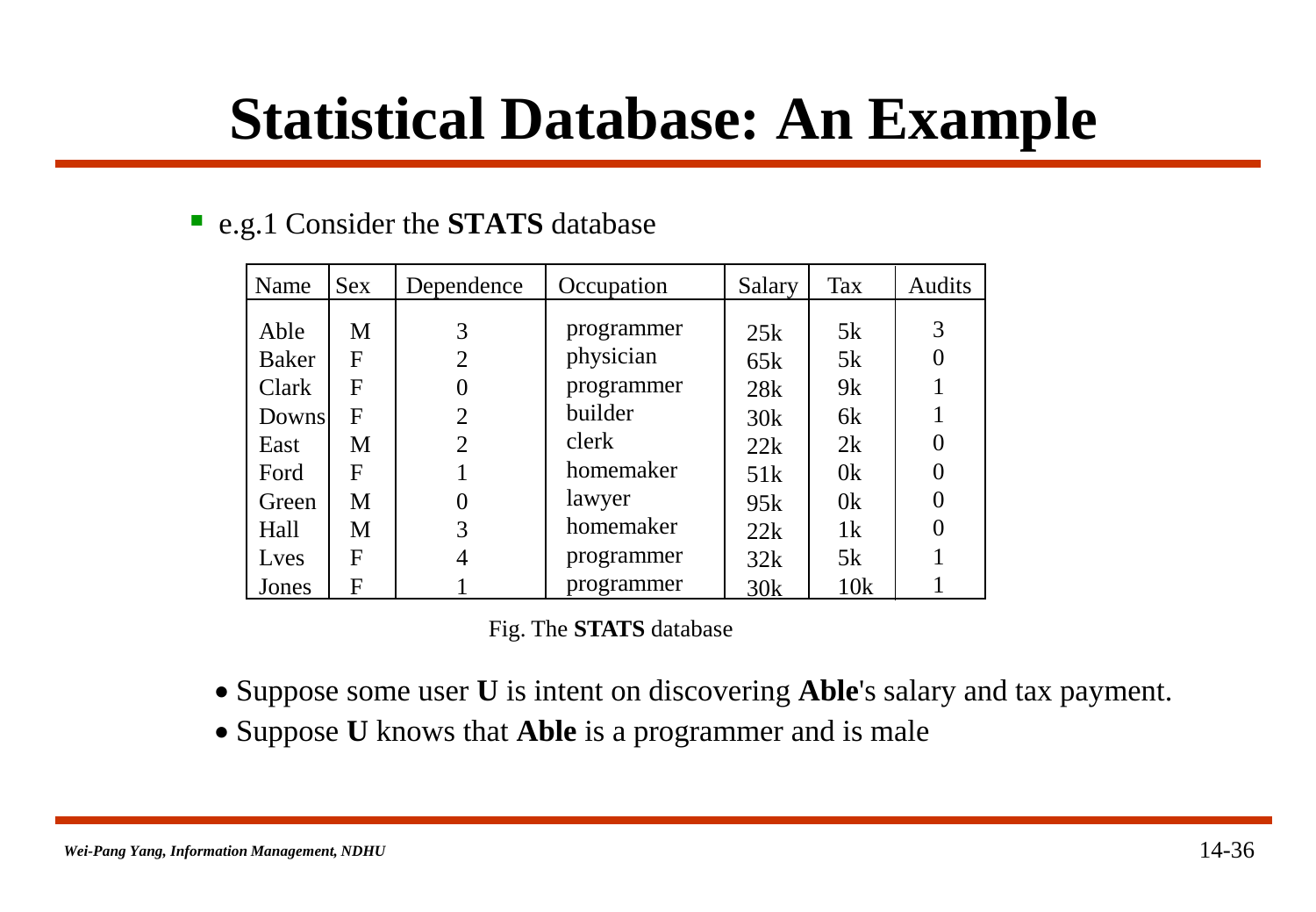#### **Statistical Database: Case 4 (cont.).)**

 $4 \le C = 5 \le 6$ Q11 : SELECT **COUNT** (\*) FROM STATS WHERE AUDITS =  $0$  Response : 5 Q12 : SELECT **COUNT** (\*) FROM STATS WHERE NOT  $(AUDITS = 0)$  Response : 5 Add:  $(Q11 + Q12)$ : 10 2. Find total number of individuals in the db, using **T** and **Not T**.

as a result, T is a general tracker

Entire database

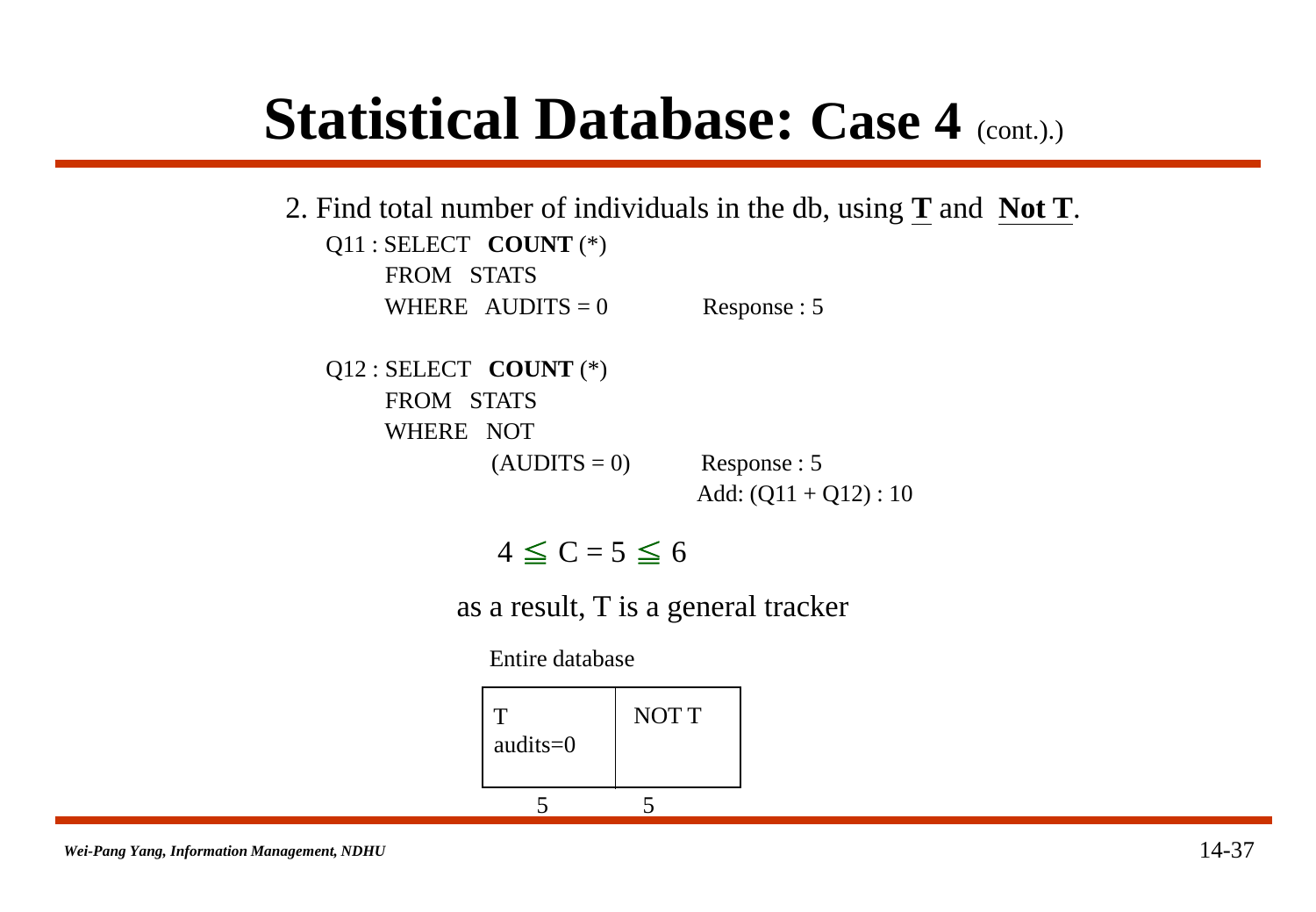#### **Statistical Database: Case 4 (cont.)**

3. Find the number by using P or T; P or NOT T :

```
Q13 : SELECT COUNT (*)
    FROM STATS
    WHERE (SEX = 'M' AND
            OCCUPATION = 'Programmer')
    OR AUDITS = 0 Response : 6
Q14 : SELECT COUNT (*)
    FROM STATS
    WHERE (SEX= 'M' AND
            OCCUPATION = 'Programmer')
    OR NOT 
        (AUDITS = 0) Response : 5
                            Add 
                             (Q13 + Q14): 11
 T
      P
       0
            NOT T
           1
```
from the results we have that the number of individuals satisfying P is one; i.e., P designates Able uniquely.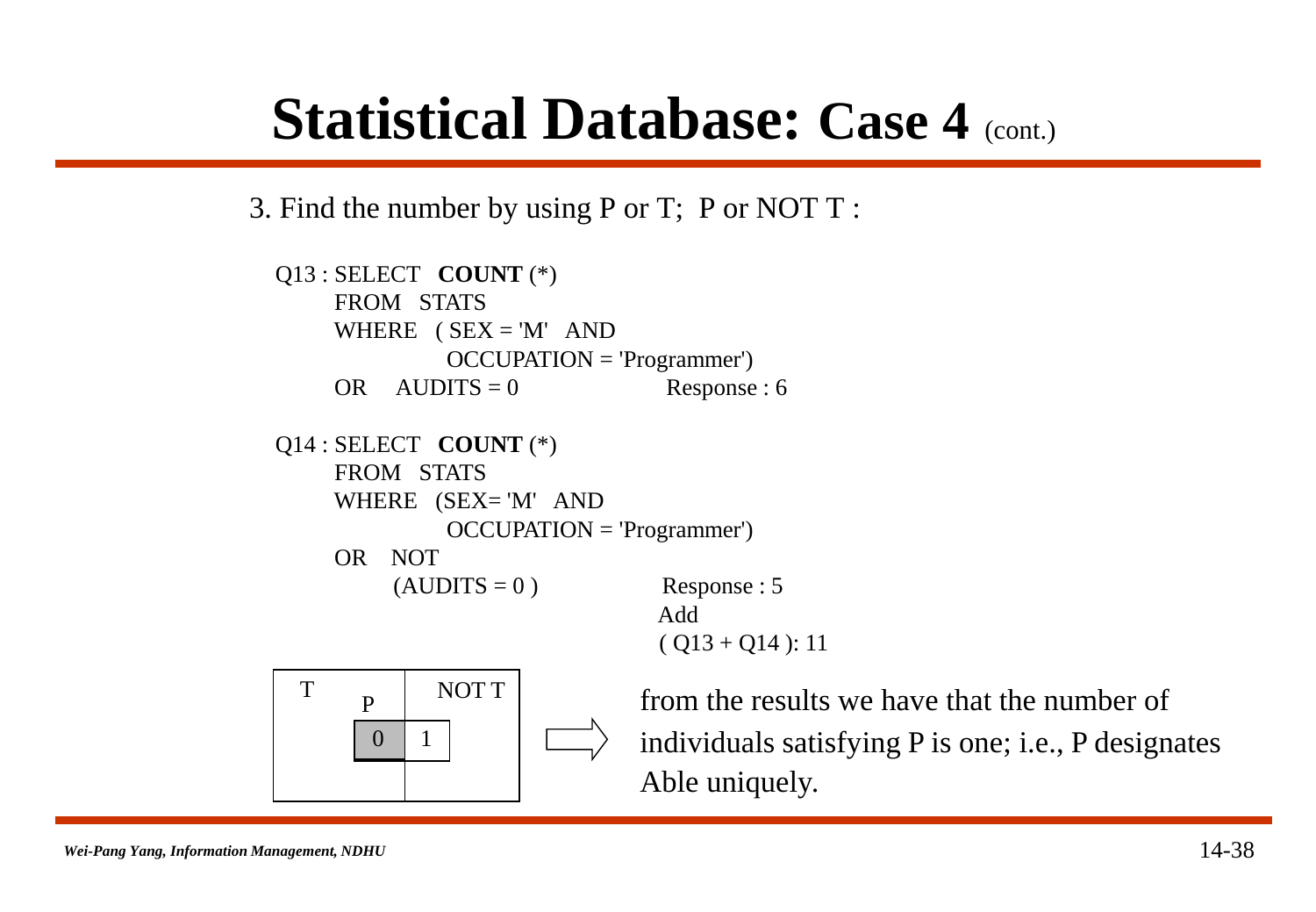#### **Statistical Database: Case 4 (cont.))**

4. Repeat Q11 - Q14, but using SUM instead of COUNT.

|            | Q15 : SELECT SUM (SALARY)<br>FROM STATS<br>WHERE AUDITS $= 0$                                                            | Response : 219K                             |
|------------|--------------------------------------------------------------------------------------------------------------------------|---------------------------------------------|
| T or not T | Q16 : SELECT SUM (SALARY)<br>FROM STATS<br>WHERE NOT $(AUDITS = 0)$                                                      | Response: 145K<br>Add $(Q15 + Q16)$ : 364K  |
| P or T     | Q17 : SELECT SUM (SALARY)<br>FROM STATS<br>WHERE $(SEX = 'M' AND$<br>$OCCUPATION = 'Programmer')$<br>$AUDITS = 0$<br>OR. | Response: 244K                              |
| P or not T | Q18 : SELECT SUM (SALARY)<br>FROM STATS<br>WHERE $(SEX = 'M' ANDOCCUPATION = 'Programmer')$<br>OR NOT (AUDITS = $0$ )    | Response : 145K<br>Add $(Q17 + Q18)$ : 389K |

5. Able's salary: 389k- 364k = 25k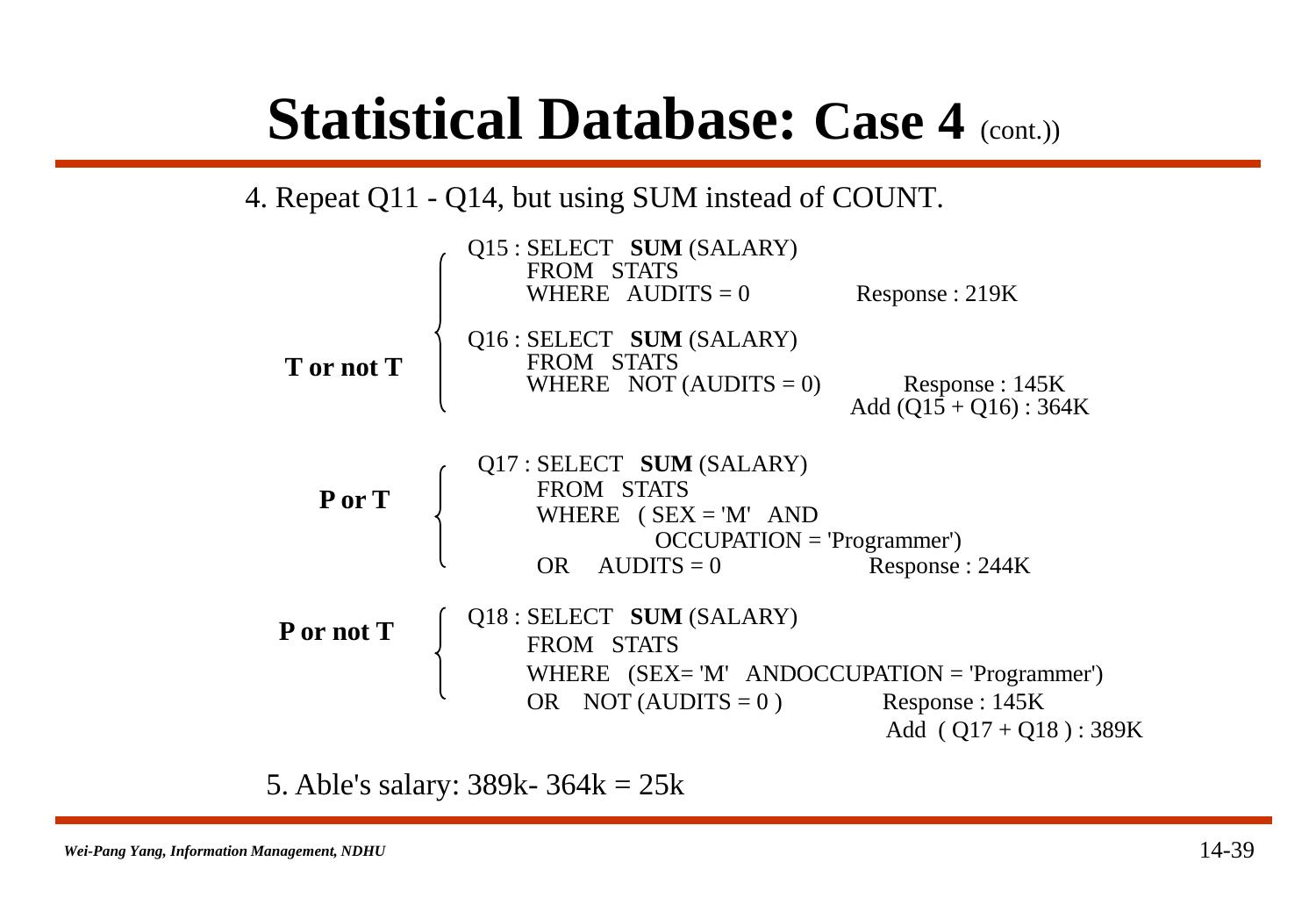#### **Statistical Database: General Tracker**

#### The general tracker T

Total set of records (entire database)



Fig. The general tracker T :

**SET(P) = SET(P OR T) + SET(P OR NOT T) - SET(T OR NOT T)**

- **Summary** 
	- TODS, 4.1. D.E. Denning, et.al 79, "The Tracker: A threat to statistical database"
		- A general tracker *almost always* exists, and is usually both easy to find and easy to use.
		- Can be found by simply queries.
	- Security in a statistical database is a REAL PROBLEM!!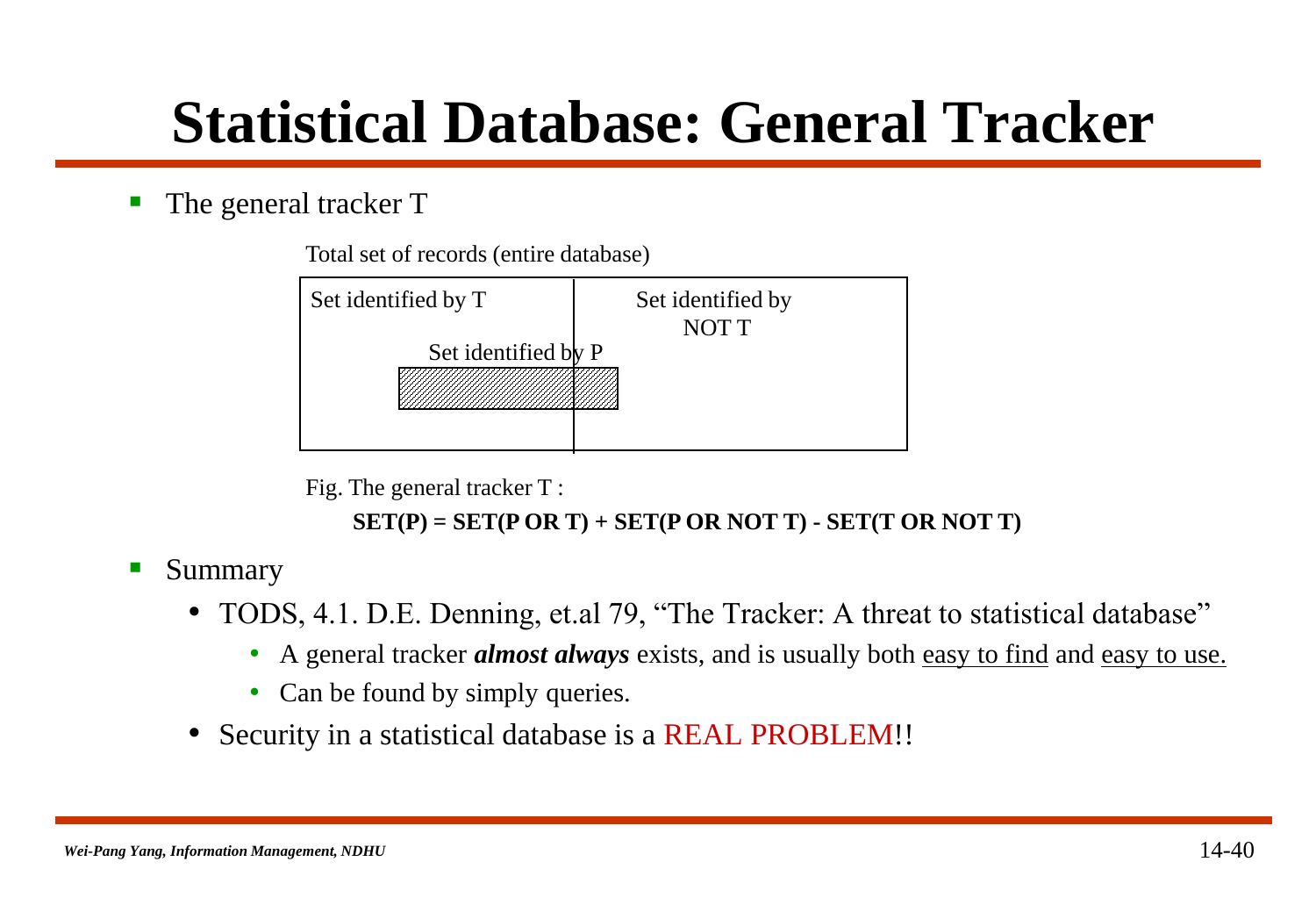### <span id="page-40-0"></span>**14.6 Data Encryption**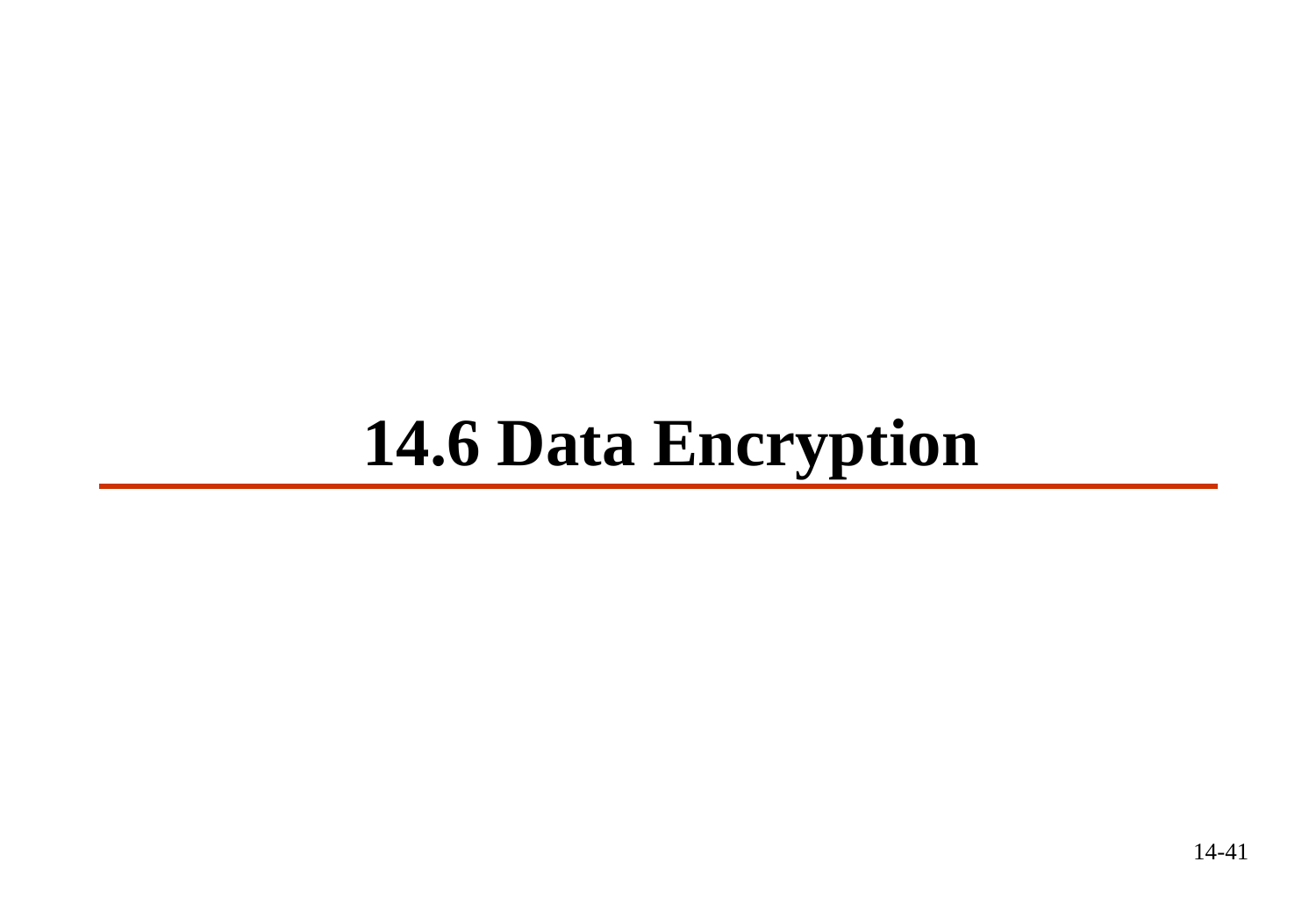### **Data Encryption: Basic Idea**

- Infiltrator: 滲透者
	- 1. Using the normal system facilities for accessing the database
		- deduction information (statistical database)
		- authorization matrix
	- 2. Bypass the system
		- stealing a disk park
		- tapping into a communication line
		- breaks through O.S.



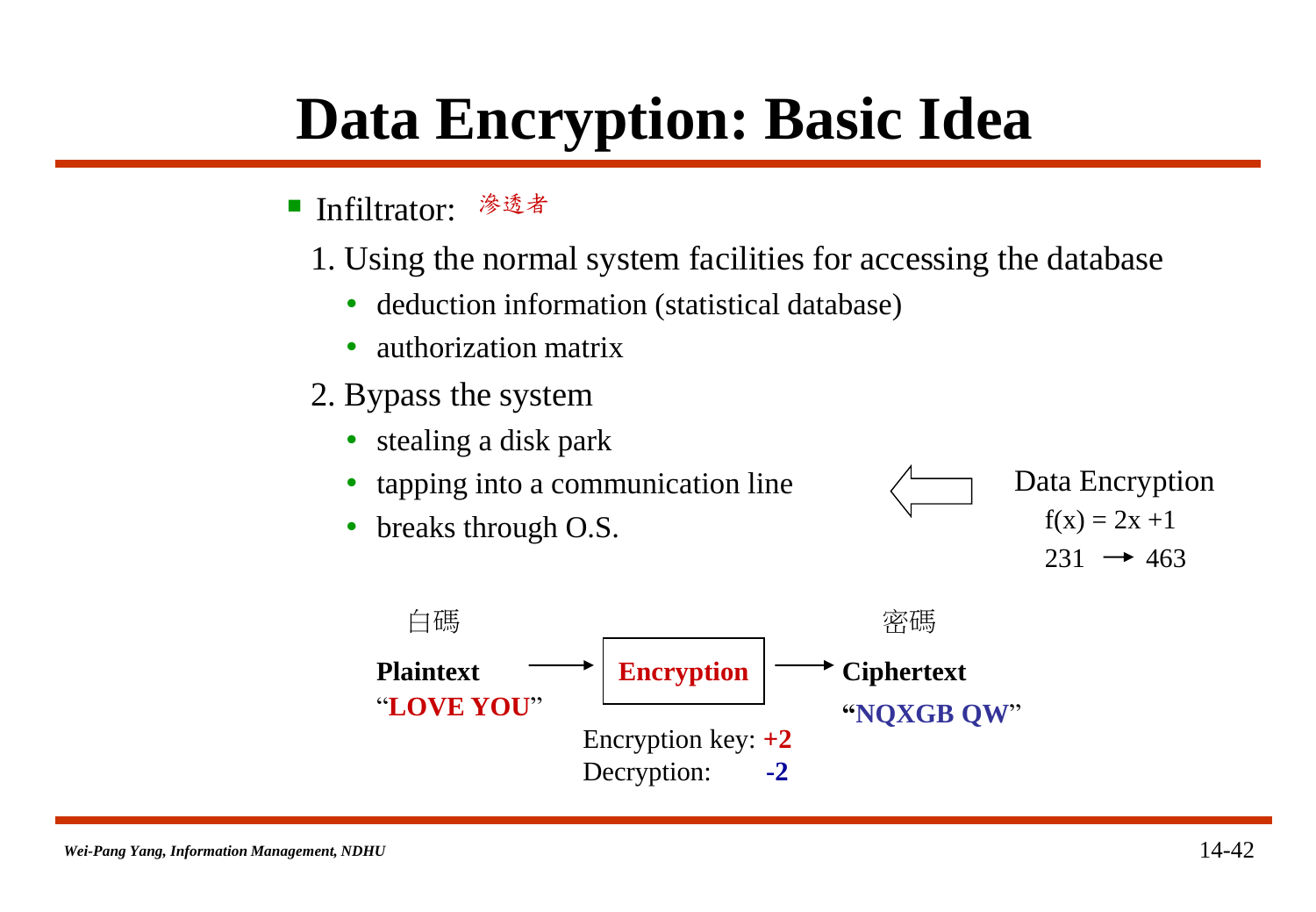#### **Data Encryption: Basic Idea** (cont.)

• e.g.2  
\nWE NEED MORE SNOW  
\n
$$
\xrightarrow{\text{key} = +2}
$$
\nZG PGGF OQTG UPZY

**Problem:** How difficult is it for a would-be infiltrator to determine the key without prior knowledge ? **Answer**: Fairly obviously, "not very" ; but equally obviously.

$$
\bullet \ \text{e.g.3}
$$

WE NEED MORE SNOW + 2 3 1 5 7 9 2 3 1 5 7 9 2 3 YH OJLM PRSJ ZWQZ  $key = 231579$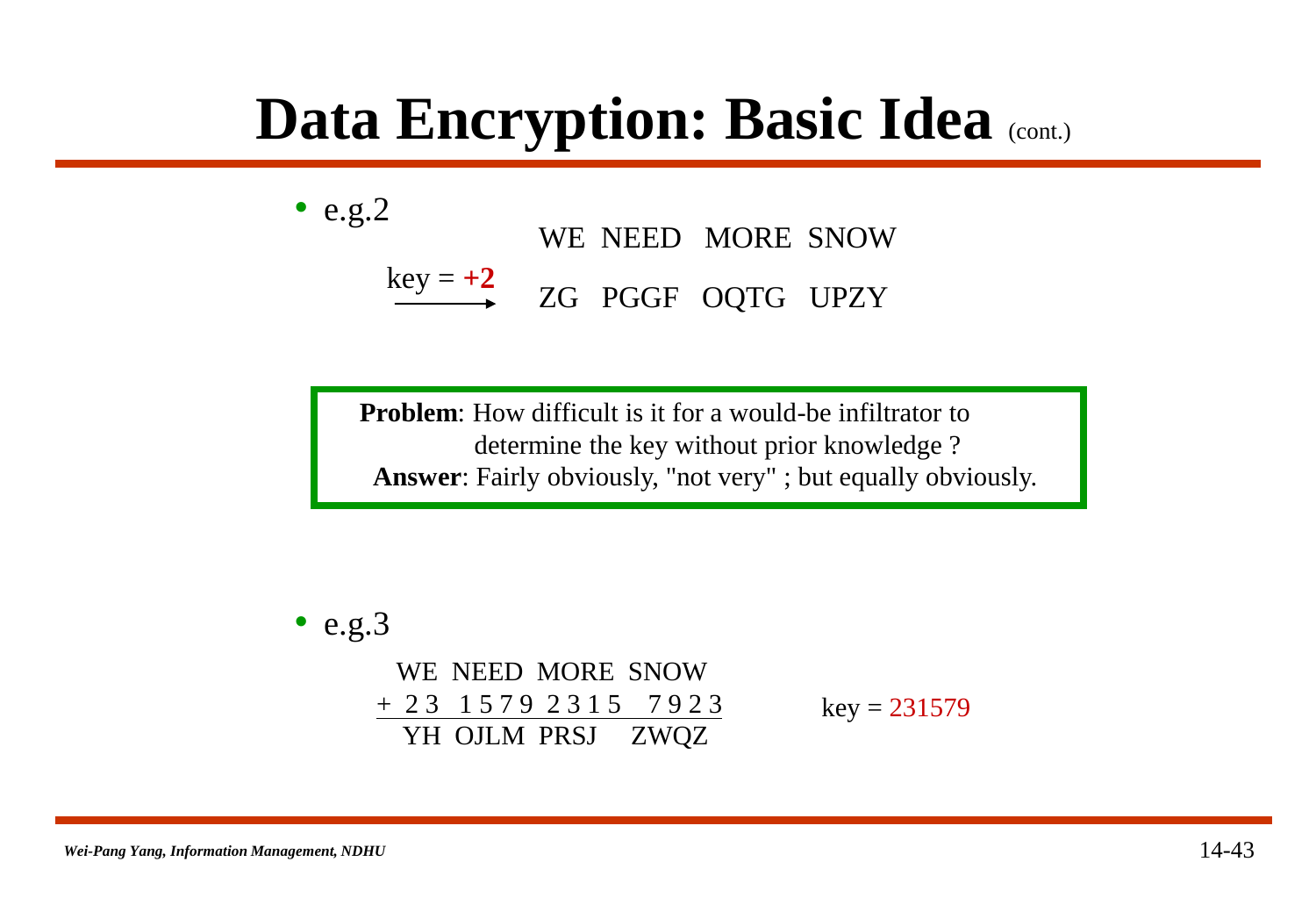### 最早有關密碼的書(1920)

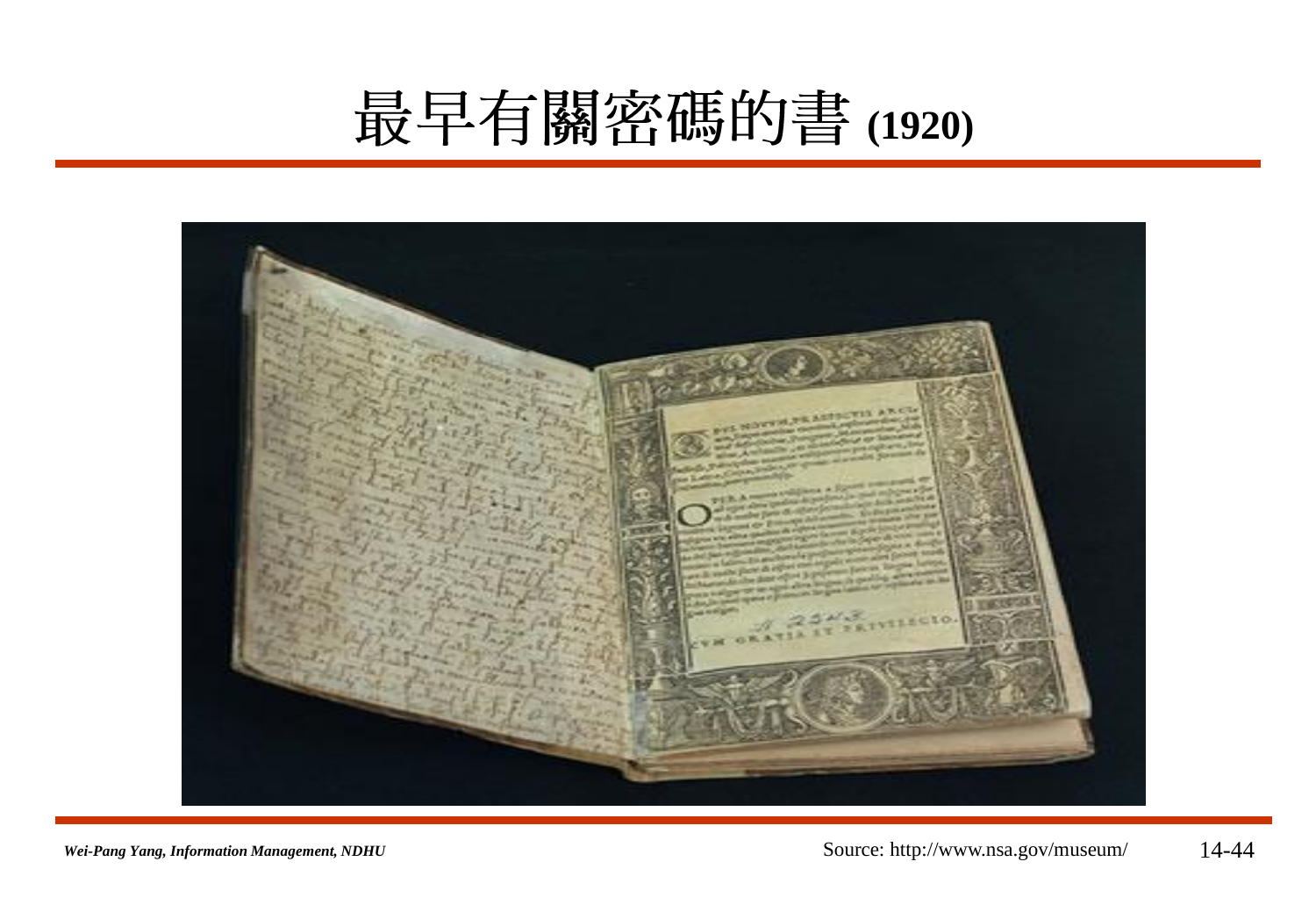### **World War II**



#### Enigma (徳國) **Big machine** (美國)

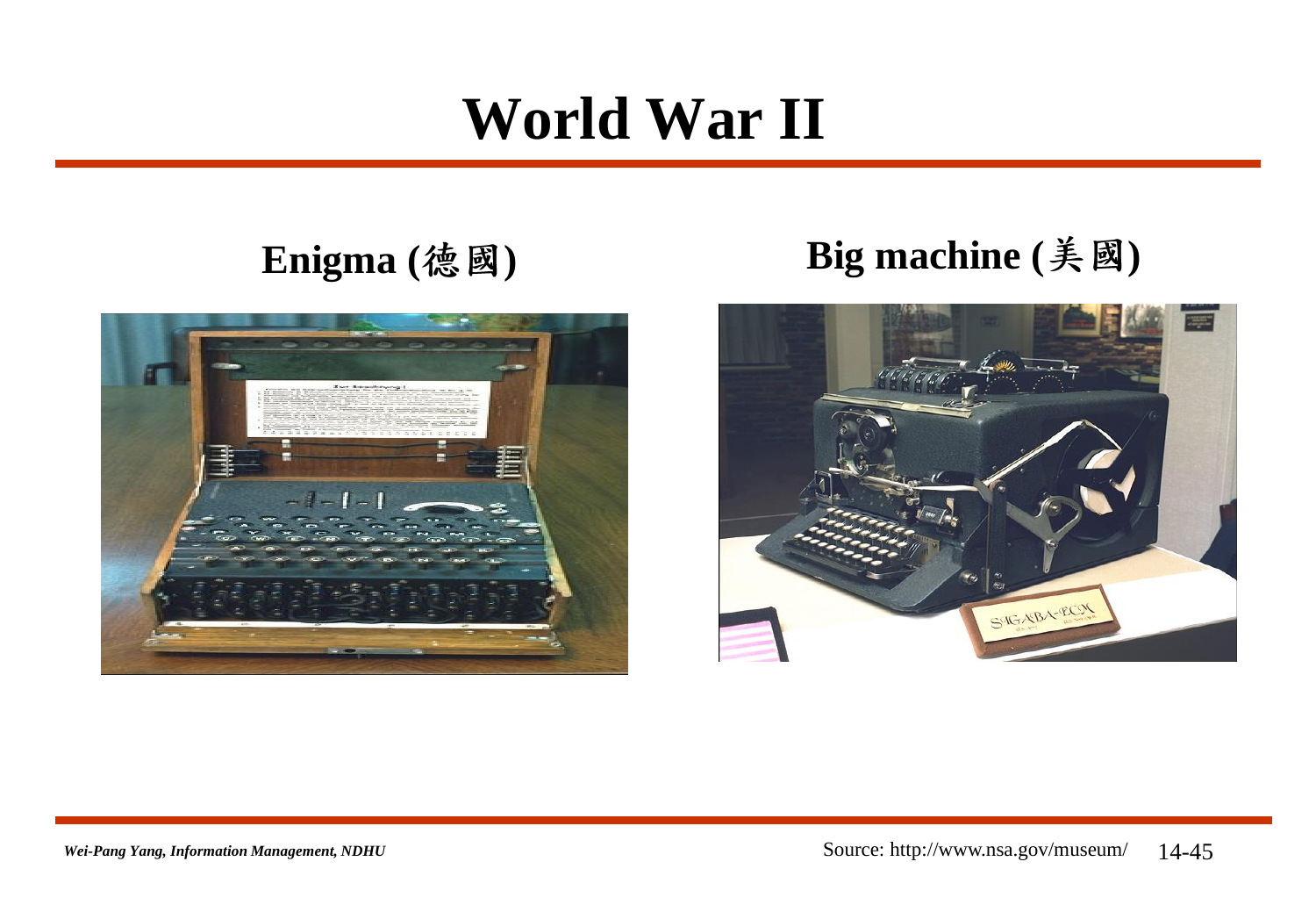#### **Three-Rotor Machine**



Figure 2.8 Three-Rotor Machine With Wiring Represented by Numbered Contacts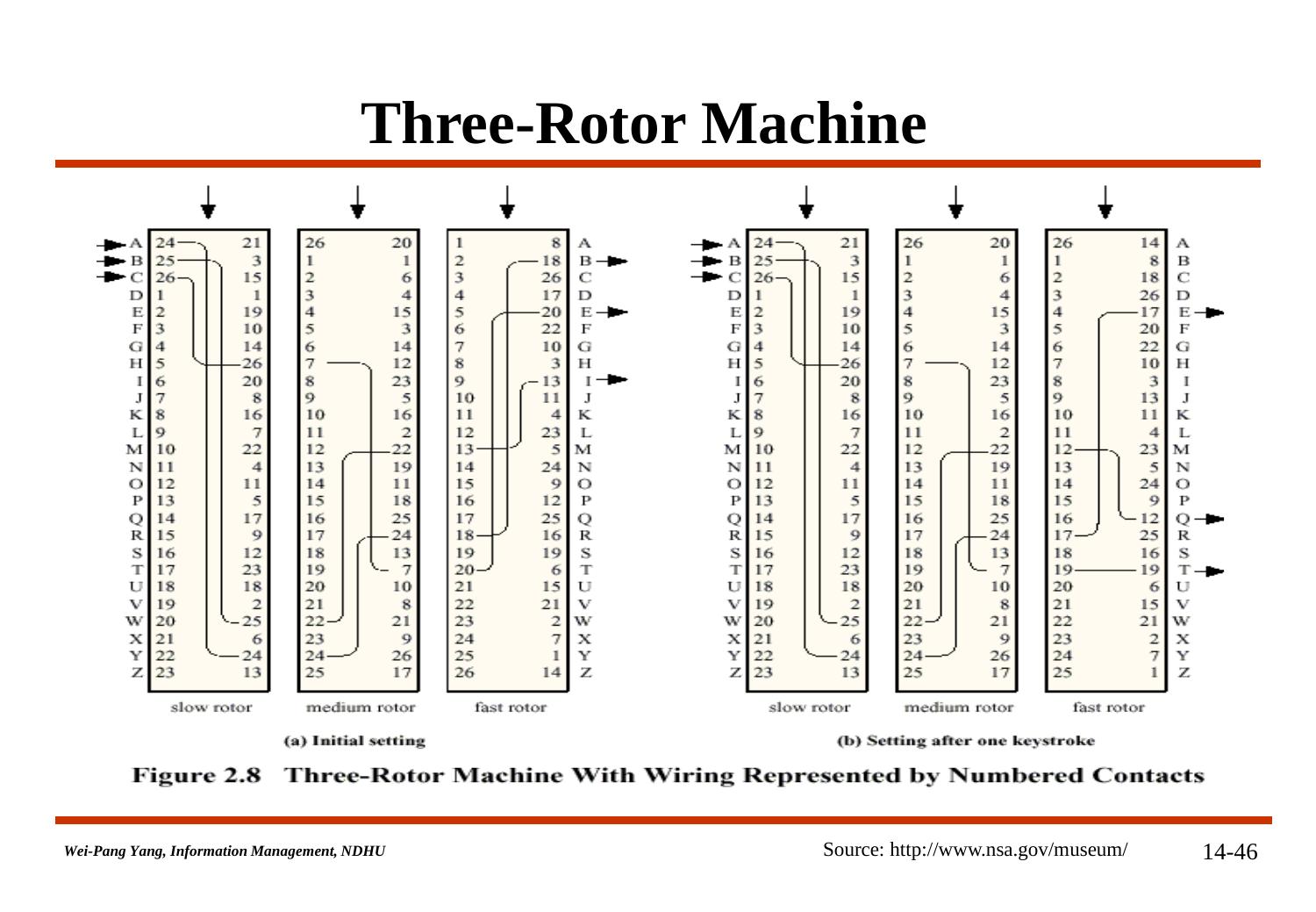新時代



#### 特殊IC **Supercomputer: Cray-XMP**



*Wei-Pang Yang, Information Management, NDHU*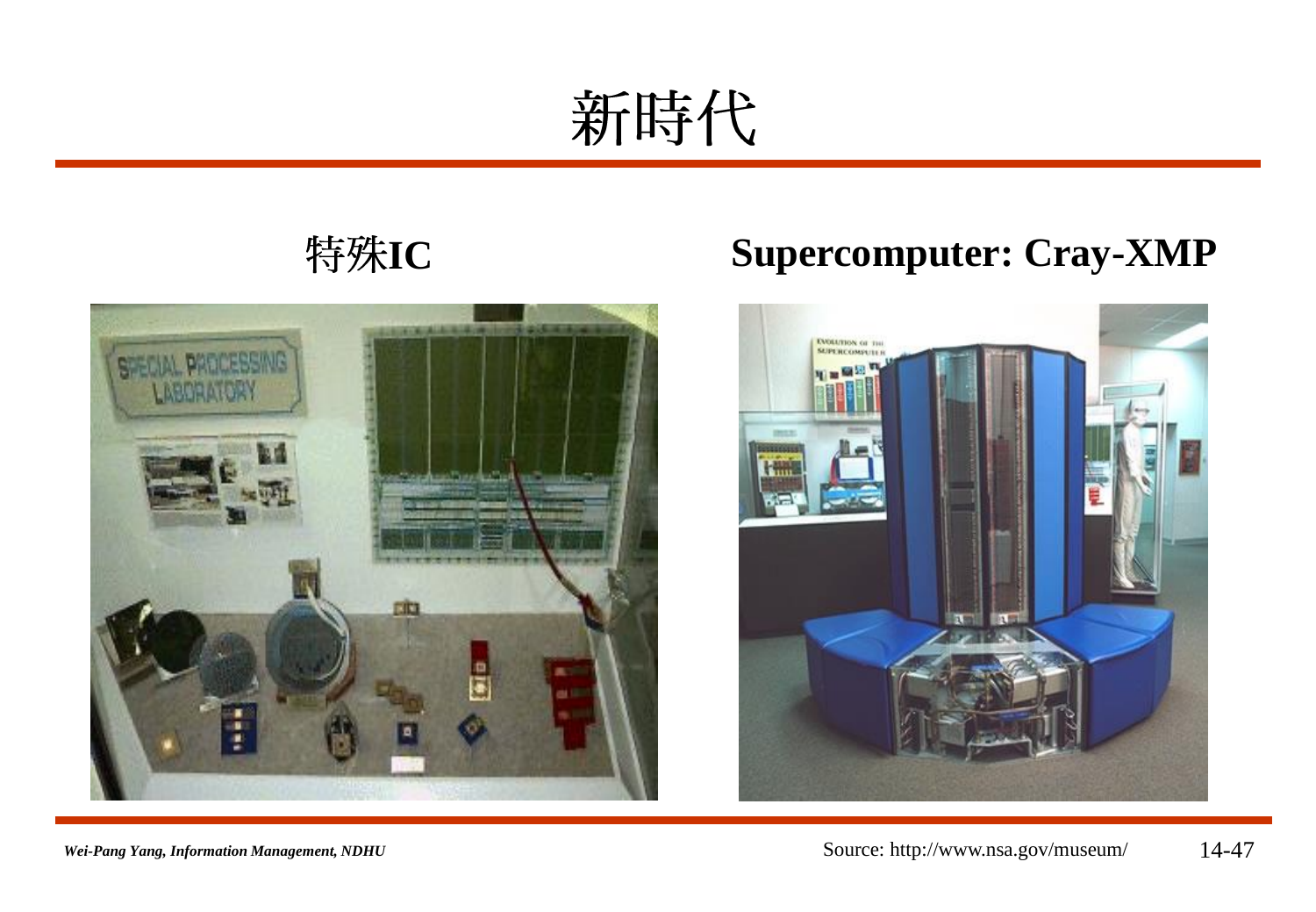

*Wei-Pang Yang, Information Management, NDHU*

資料來源: 葉宏甲編著 "諸葛四郎全集: 大鬥雙假面," 故鄉出版社, 1992. 14-48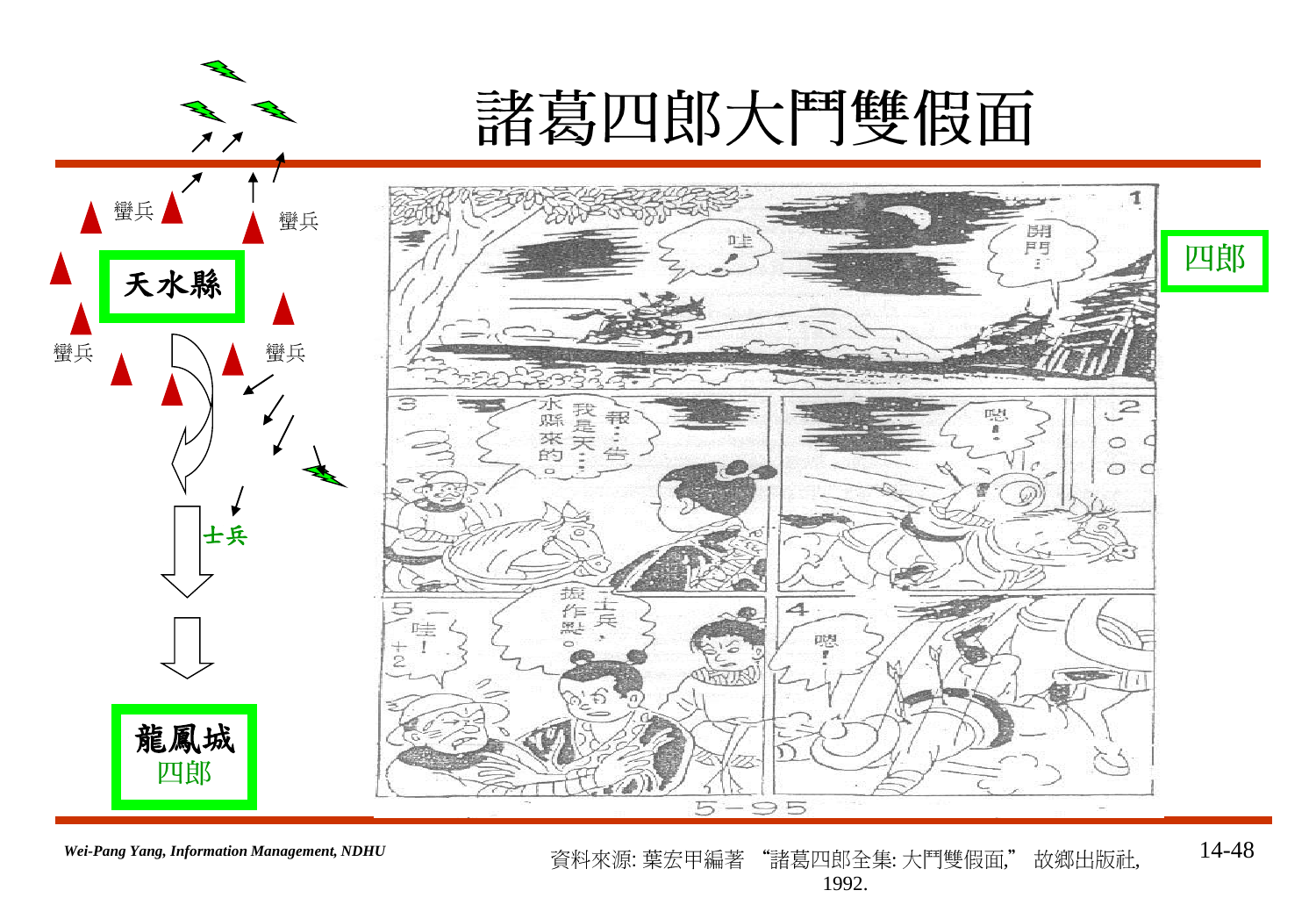### Public Encryption: RSA 公開金鑰

• e.g. Painttext  $P = 13$ ; public-key: e=11, r=15 Ciphertext  $C = P^e$  modulo r  $= 13^{11}$  modulo 15  $= 1792160394037$  modulo 15  $= 7$ Decryption  $P = C<sup>d</sup>$  modulo r  $= 7<sup>3</sup>$  modulo15  $= 343$  modulo 15  $= 13$  $C = P<sup>e</sup>$  |  $\longrightarrow$  |  $P =$  $P^e$   $\longrightarrow$   $P=C^d$  $\boxplus$  : e, r, d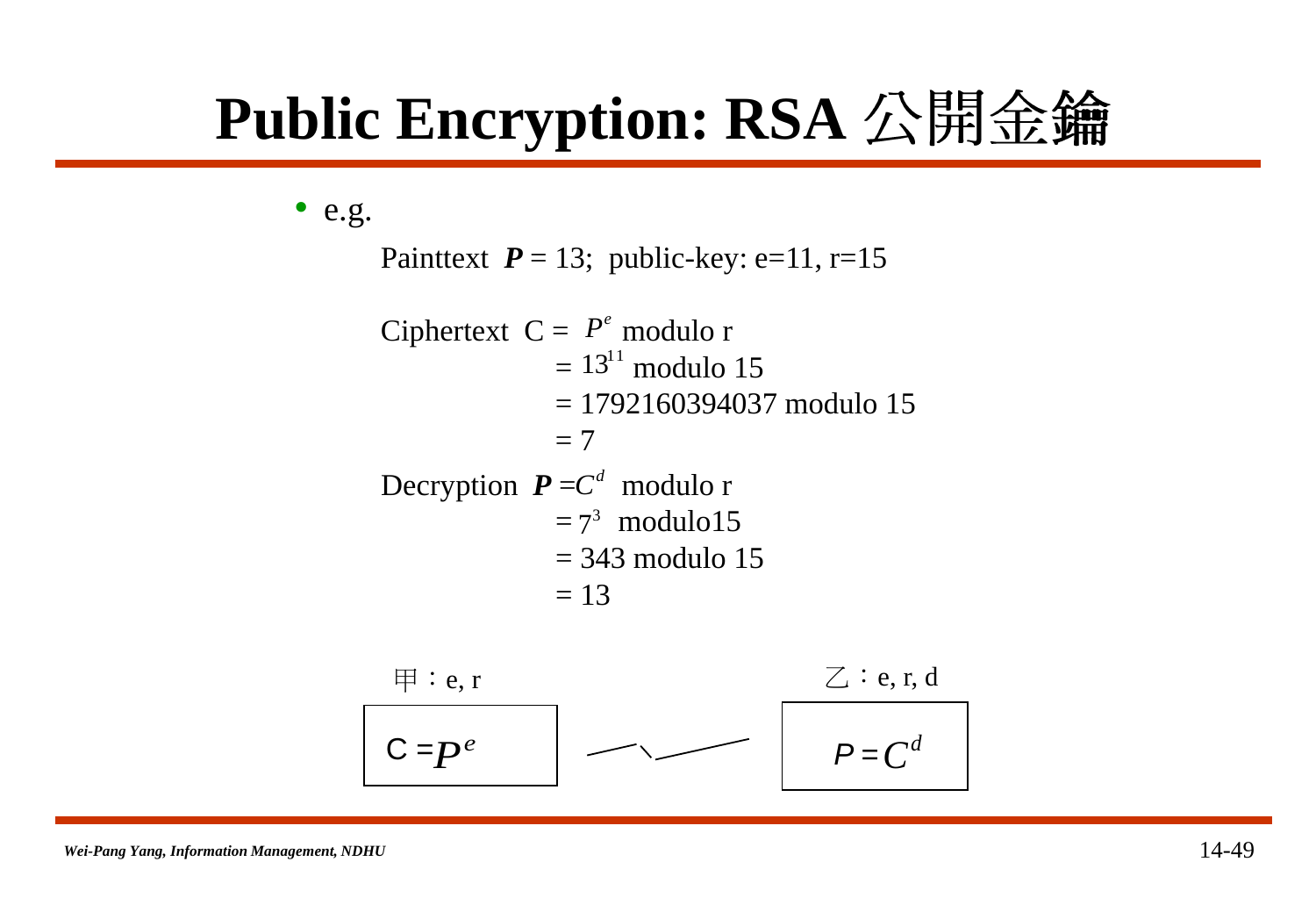### **Public Encryption: RSA 公開金鑰 (cont.)**

#### **The scheme of : [Rivest78]**

1. Choose, randomly, two distinct large primes **p** and **q**, and compute the product

$$
r = p * q
$$
 e.g. p=3, q=5, r=15

2. Choose, randomly, a large integer **e**, such that

gcd (e,  $(p-1)*(q-1) = 1$ 

**Note:** any prime number greater than both p and q will do.

 $(p-1)*(q-1)=2*4=8, e=11$ 

3. Take the decryption key, **d**, corresponding to **e** to be the unique "multiplicative inverse" of e, modulo  $(p-1)*(q-1)$ ;

i.e.  $d^*e = 1$ , modulo(p-1)\*(q-1)

**Note:** The algorithm for computing d is straight forward.

 $d*11=1$ , mod 8, ==> d=3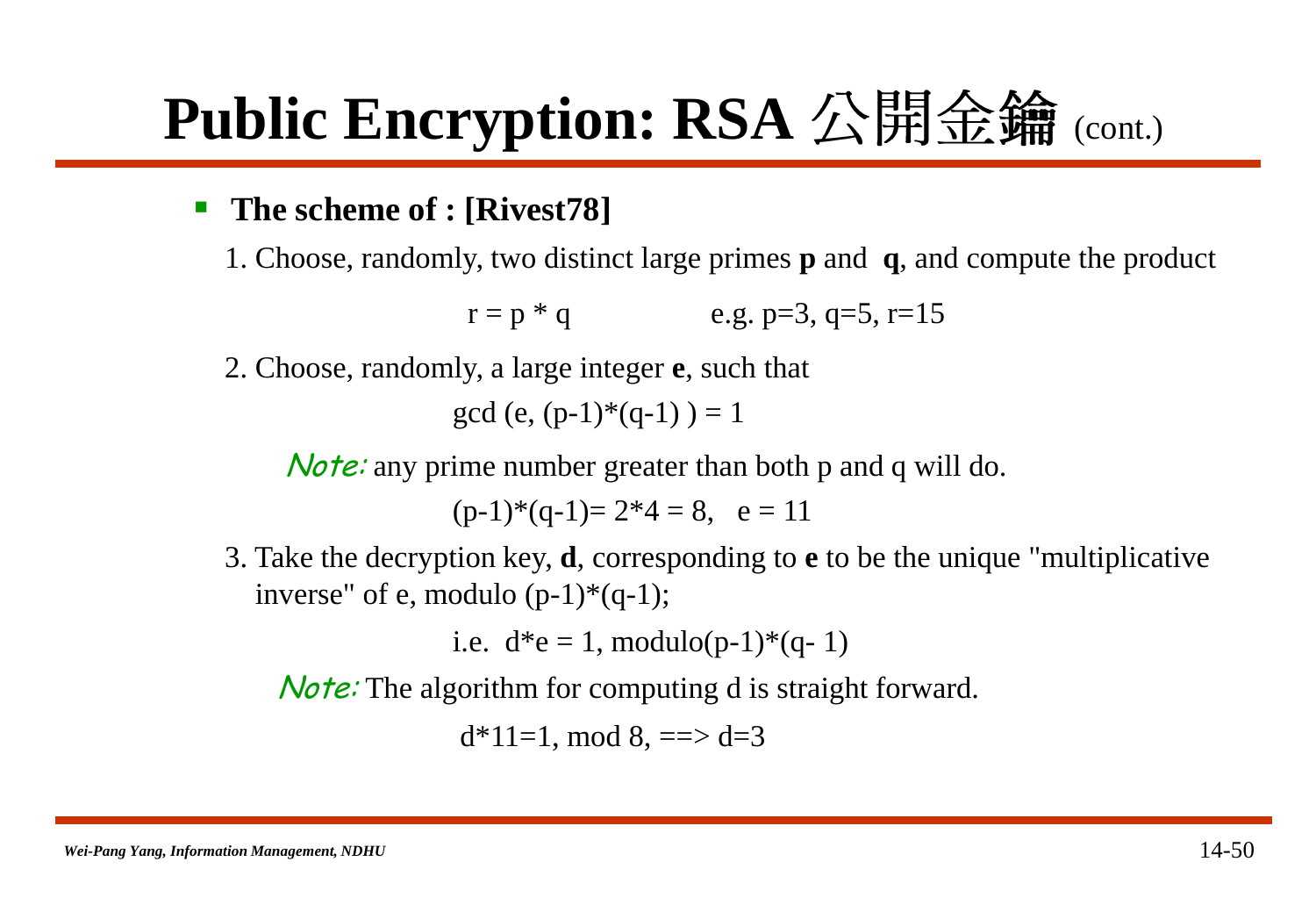### **Public Encryption: RSA 公開金鑰 (cont.)**

• Exercise: Suppose we have  $r = 2773$ ,  $e = 17$ , try to find  $d = ?$ 

Answer:

 $1.50*50 = 2500 \approx 2773$ 2. 47\*53 2773 3.  $47*59 = 2773$  so  $p = 47$ ,  $q = 59$ 4.  $(p-1)(q-1) = 2668$ 5.  $d*17 = 1$ , modulo  $(p-1)*(q-1)$  $\Rightarrow$  d\*17 = 1, modulo 2668  $d = 1$ :  $17 + 2667$  2668 x  $d = 2$ :  $4 + 2667$  2668 x  $d = 157$ :  $(157*17)/(2668) = 2$ **. . .**  $\neq$ 

**r**:  $50 \text{ digits} \implies 4 \text{ hrs}$ 75 digits  $\Rightarrow$  100 days 100 digits  $\Rightarrow$  74 years 500 digits  $\Rightarrow$  4\*10^25 years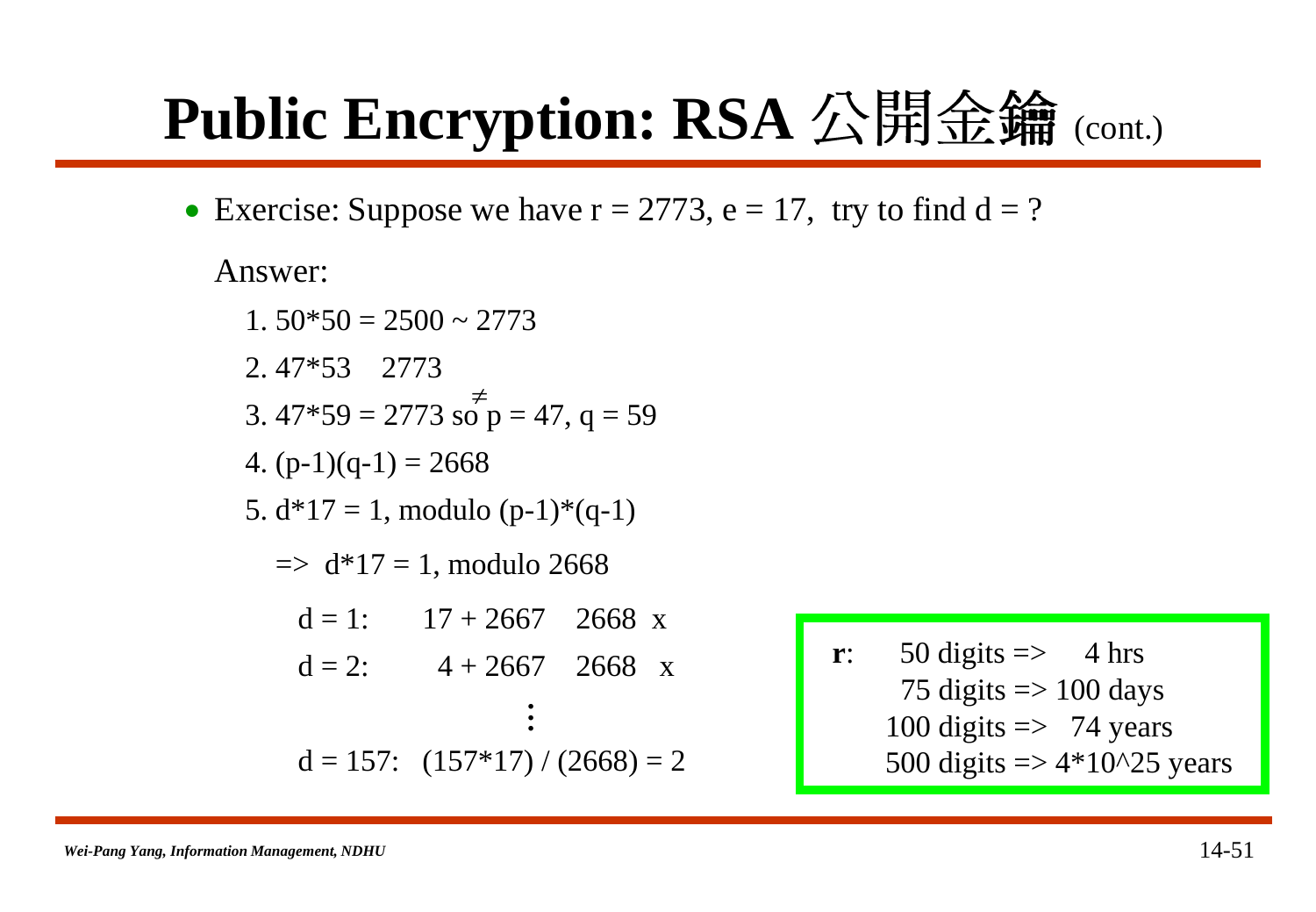### **" Signed" Ciphertext**

Algorithm ENCRYPT\_FOR\_A - for encryption message to be sent to A Algorithm DECRYPT\_FOR\_A - inverse of ENCRYPT\_FOR\_A Algorithm ENCRYPT\_FOR\_B - for encrypting message to be sent to B Algorithm DECRYPT\_FOR\_B - ...  $[A \text{ do}]$  1.  $P'$  = ENCRYPT\_FOR\_B(DECRYPT\_FOR\_A(P)) [sent] 2. Sent **P'** to B  $[B \text{ do}]$  3. ENCRYPT\_FOR\_A (DECRYPT\_FOR\_B( $P'$ )) => **P**